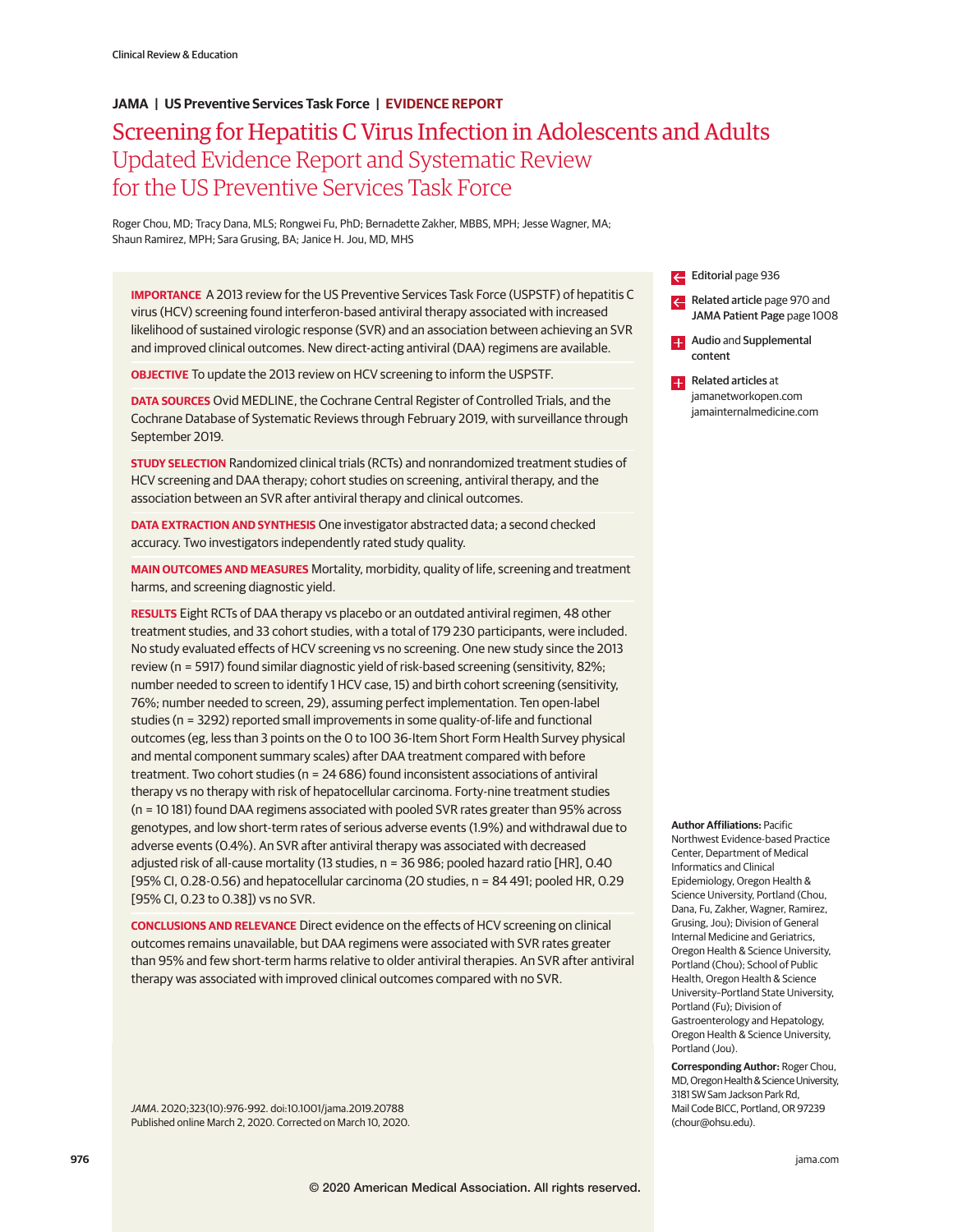I thas been estimated that from 2013 to 2016 approximately 4.1 million people in the US were hepatitis C virus (HCV) antibody-positive, indicating past exposure, and that of these, approximately 2.4 million had active infe t has been estimated that from 2013 to 2016 approximately 4.1 million people in the US were hepatitis C virus (HCV) antibody–positive, indicating past exposure, and that of born between 1945 and 1965 were estimated to account for approximately three-fourths of HCV infections. However, recent increases in acute HCV incidence have mostly affected young persons who inject drugs.<sup>2,3</sup>

In 2013, the US Preventive Services Task Force (USPSTF) recommended HCV screening for adults born between 1945 and 1965 ("birth cohort" screening) and those at high risk of infection (B recommendation).<sup>4</sup> The recommendation was based on the effectiveness of then-current antiviral therapies with interferon. HCV treatment has subsequently evolved to direct-acting antiviral (DAA) regimens without interferon.

This evidence report was conducted to update the 2013 USP-STF review on HCV screening in adults<sup>5,6</sup> and a comparative effectiveness review on antiviral treatments,<sup>7,8</sup> to inform the USPSTF for an updated recommendation statement. This report focused on currently recommended DAA regimens and was expanded to include adolescents.

## **Methods**

#### Scope of the Review

Detailed methods and evidence tables with additional study details are available in the full evidence report at https:// www.uspreventiveservicestaskforce.org /Page/Document/ UpdateSummaryFinal/hepatitis-c-screening1. Figure 1 shows the analytic framework and key questions (KQs) that guided the review. KQs on prenatal HCV screening (KQ 1b) and interventions to prevent vertical HCV transmission during labor and delivery (KQ5) are addressed in the full report.

#### Data Sources and Searches

Ovid MEDLINE, the Cochrane Central Register of Controlled Trials, and the Cochrane Database of Systematic Reviews were searched from 2013 through February 2019 (eMethods 1 in the Supplement). Searches were supplemented by reference list review of relevant systematic reviews; studies from the prior USPSTF review<sup>6,9</sup> meeting inclusion criteria were carried forward. Ongoing surveillance was conducted to identify major studies published since February 2019 that may affect the conclusions or understanding of the evidence and the related USPSTF recommendation. The last surveillance was conducted on September 20, 2019, and identified no studies affecting review conclusions.

#### Study Selection

Two investigators independently reviewed titles, abstracts, and full-text articles using predefined eligibility criteria. The population for screening was asymptomatic adults and adolescents without prior HCV infection. For treatment, to evaluate patients more likely to be asymptomatic and identified by screening, inclusion was restricted to studies in which 20% or less of patients had  $c$ irrhosis at baseline ( $\leq$ 30% for  $\epsilon$ ohort studies that  $\epsilon$ ontrolled for fibrosis stage). Randomized clinical trials (RCTs) of screening and

currently recommended DAA regimens vs placebo or an outdated antiviral regimen<sup>10</sup> were included. Because of few randomized trials of DAA therapy vs placebo or an outdated antiviral regimen, nonrandomized clinical research treatment studies of DAA therapy (including those with a single group) and randomized trials that compared different DAA regimens were also included. The latter were classified as nonrandomized treatment studies rather than randomized trials in this review because data from relevant DAA regimens were analyzed separately (ie, the randomized comparison was not used). Cohort studies that controlled for potential confounders were included for screening; for associations of antiviral therapy (including older regimens) with mortality, hepatocellular carcinoma, and cirrhosis; and for the association between SVR after antiviral therapy and clinical outcomes. Outcomes were mortality, morbidity (eg, cirrhosis, hepatic decompensation, liver transplant, extrahepatic manifestations of HCV infection), quality of life, HCV transmission, sustained virologic response (SVR), harms, and screening yield (sensitivity and number of new diagnoses per test performed). Studies that focused on persons co-infected with HIV or hepatitis B virus, patients receiving transplants, and persons with advanced kidney disease were excluded.

### Data Abstraction and Quality Rating

One investigator abstracted details about the study design, patient population, setting, interventions, analysis, followup, and results from each study. A second investigator reviewed abstracted data for accuracy. Two independent investigators assessed the quality of each study as good, fair, or poor using predefined criteria developed by the USPSTF (eMethods 2 in the Supplement). $<sup>7</sup>$  Discrepancies were resolved through a consensus</sup> process. In accordance with the USPSTF Procedure Manual,7 studies rated poor quality because of critical methodological limitations were excluded.

#### Data Synthesis

Random effects meta-analysis was performed to summarize the proportion of patients experiencing SVR and adverse events using a generalized linear mixed-effects model with a logit link. Analyses were stratified according to DAA regimen. For SVR, separate analyses were performed for each HCV genotype. A randomeffects (linear mixed-effects) meta-analysis was also performed on adjusted hazard ratios (HRs) for SVR after antiviral therapy vs no SVR and for clinical outcomes (mortality, liver-related mortality, cirrhosis, and hepatocellular carcinoma). If necessary, the adjusted HR for SVR vs no SVR was calculated from the adjusted HRs for SVR and no SVR vs no treatment. Statistical heterogeneity was assessed using the  $l^2$  statistic.<sup>11</sup>

Subgroup analyses were conducted on geographic setting (US or Europe; multinational; other), fibrosis stage (cirrhosis excluded or some patients [up to 20%] with cirrhosis), prior treatment status (naive or experienced to interferon-based therapies, boceprevir, or telaprevir), quality, and for cohort studies, full adjustment for key confounding variables (age, sex, fibrosis stage, and genotype). Stratified analyses were assessed for interactions using a test for heterogeneity across subgroups. For the association between DAA therapy and SVR rates, sensitivity analysis was performed by excluding studies in which ribavirin or dasabuvir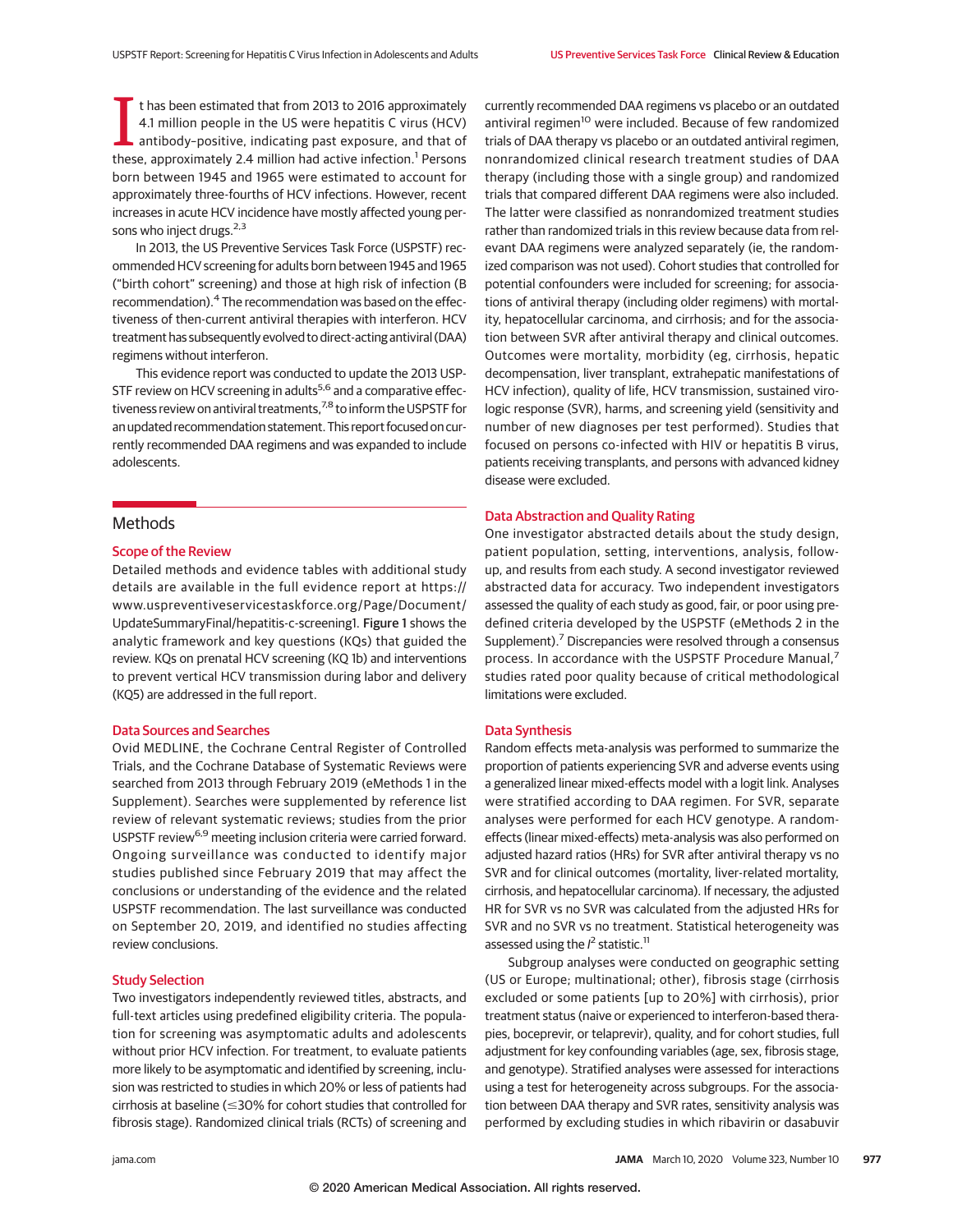#### Figure 1. Analytic Framework: Screening for Hepatitis C Virus Infection in Adolescents and Adults



was not used as recommended. For the association between SVR vs no SVR after antiviral therapy and clinical outcomes, sensitivity analysis was performed by excluding cohort studies with potentially overlapping populations to ensure that results were not sensitive to double counting of patients. For analyses of harms, trials of ribavirin-containing regimens were excluded except for ombitasvir/paritaprevir/ritonavir/dasabuvir, which is recommended for genotype 1b infection.

Meta-analyses were conducted using SAS version 9.4 (SAS Institute Inc) and RevMan version 5.3.5 (Nordic Cochrane Centre), and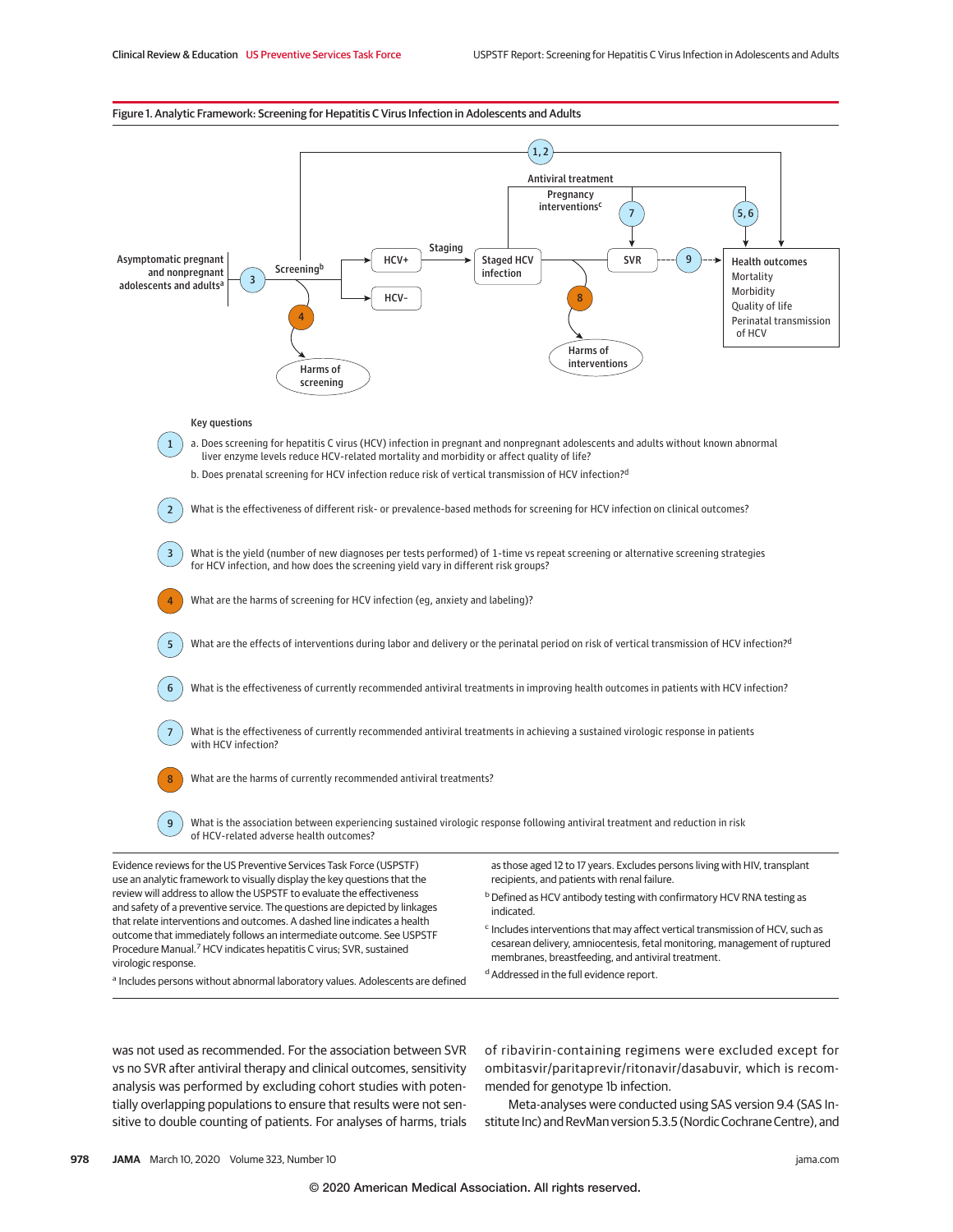forest plots were created using Stata/SE version 14.0 (StataCorp). All significance testing was 2-tailed; P < .05 was considered statistically significant.

# Results

Across all KQs addressed in this article, 8 (n = 3397) RCTs (in 6 publications), $12-17$  48 (n = 7132) nonrandomized treatment studies (in 45 publications),  $18-62$  33 (n = 168 701) cohort studies,  $63-95$ 2 additional pooled analyses, 96,97 and 1 retrospective study  $(n = 5917)^{98}$  on the yield of alternative screening strategies in a cohort of patients in a national survey were included (Figure 2). Eighty-three studies12-62,64,66-74,77,79,81-83,85-92,95-98 were new for this update, and 963,65,75,76,78,80,84,93,94 were carried forward from the previous USPSTF review.

## Benefits of Screening

**Key Question 1a.**Does screening for HCV infection in pregnant and nonpregnant adolescents and adults without known abnormal liver enzyme levels reduce HCV-related mortality and morbidity or affect quality of life?

No study met inclusion criteria for this KQ.

**Key Question 2.** What is the effectiveness of different riskor prevalence-based methods for screening for HCV infection on clinical outcomes?

No study met inclusion criteria for this KQ.

**Key Question 3.** What is the yield (number of new diagnoses per tests performed) of 1-time vs repeat screening or alternative screening strategies for HCV infection, and how does the screening yield vary in different risk groups?

A retrospective study (n = 5917) compared the yield of risk-based HCV screening vs birth cohort screening in a cohort of patients sampled from the National Health and Nutrition Examination Survey.<sup>98</sup> It found that applying risk-based guidelines perfectly would screen 24.7% of the US general population and identify 82% of HCV cases, with a number needed to screen to identify 1 HCV case of 14.6. Applying the birth cohort strategy would screen 45% of the general population and identify 76% of cases, with a number needed to screen of 28.7. No study evaluated the yield of 1-time vs repeat screening, the yield of alternative screening strategies in different risk groups, or the yield of currently recommended screening vs expanded screening strategies.

#### Harms of Screening

**Key Question 4.** What are the harms of screening for HCV infection (eg, anxiety and labeling)?

No study compared harms of HCV screening vs no screening. Poor-quality evidence from the prior USPSTF review suggested potential negative psychological and social effects of screening but was uncontrolled and did not meet inclusion criteria for this update.

## Benefits of Treatment

**Key Question 6.** What is the effectiveness of currently recommended antiviral treatments in improving health outcomes in patients with HCV infection?

## Adults

Quality of Life/Function | Ten open-label treatment studies (n = 2404) reported quality-of-life and functional outcomes before and after receipt of current DAA regimens (eTable 1 in the Supplement). Seven studies were included in 2 pooled analyses, 95,96 and there were 3 additional studies (reported in 2 publications).12,99

At 12 weeks after treatment, 2 pooled analyses found sofosbuvir/velpatasvir (4 trials) or sofosbuvir/ledispavir (3 trials) associated with improvements in some measures of quality of life or function compared with before treatment, though differences were small (eg, less than 3 points on the 36-Item Short Form Health Survey physical and mental component summary scales [range, 0-100 points] or 0.04 to 0.05 points on the 6-Dimensional Health State Form health utility scale), and not all differences were statistically significant.<sup>95,96</sup> Results were similar in 2 studies of ombitasvir/paritaprevir/ritonavir/dasabuvir<sup>12</sup> or elbasvir/grazoprevir.<sup>99</sup>

Mortality | Thirty-one treatment studies (in 28 publications; n = 3848) reported mortality at 12 to 36 weeks after completion of DAA therapy but were not designed to assess this outcome.14-19,24,25,27,28,30-32,36,37,39,41-44,46,48,49,51-55 Twenty-one studies reported no deaths, and the remaining 10 studies reported 17 deaths (0.4% overall. Ten deaths occurred in 3 studies of persons reporting recent injection drug use or use of opioid substitution therapy.<sup>31,32,55</sup>

Other Clinical Outcomes | Three cohort studies (n = 58 892) evaluated other clinical outcomes (eTable 2 in the Supplement). <sup>67,68,83</sup> Follow-up ranged from 1.1 to 7.4 years. One study found DAA therapy, vs interferon-based therapy or antiviral therapy, was associated with decreased risk of cardiovascular events, including acute myocardial infarction, congestive heart failure, and stroke (incidence rate per 1000 person-years of follow-up, 16.3 [95% CI, 14.7 to 18.0] for DAA therapy; 23.5 [95%CI, 21.8 to 25.3] for interferon-based therapy; and 30.4 [95% CI, 29.2 to 31.7] for no therapy; P < .001 for antiviral therapy vs no therapy). $67$  One study found DAA and interferonbased therapy associated with similar incidence of hepatocellular carcinoma that was lower than with no antiviral therapy (incidence rate per 1000 person-years, 7.5 [95% CI, 6.5 to 8.6] and 7.9 [95% CI, 6.0 to 10.4] for antiviral therapy and 10.9 [95% CI, 9.92 to 11.97] for no therapy;  $P$  value not reported).<sup>83</sup> The third study found no difference between DAA therapy vs no antiviral therapy in risk of hepatocellular carcinoma (adjusted HR, 1.02 [95% CI, 0.40 to 2.61]); point estimates for associations with all-cause mortality favored DAA therapy, but the difference was not statistically significant (adjusted HR, 0.74 [95% CI, 0.43 to 1.28]).<sup>68</sup>

## Adolescents

Three treatment studies of adolescents (n = 200) reported changes of 2 to 13 points on Pediatric Quality of Life Inventory (scale, 0-100) scores after treatment with DAA therapy compared with baseline; effects were not always statistically significant (eTable 3 in the Supplement).<sup>59,61,100</sup> Treatment studies of DAA therapy in adolescents were not designed to evaluate mortality (no deaths in 3 studies)<sup>57,61,62</sup> or long-term clinical outcomes.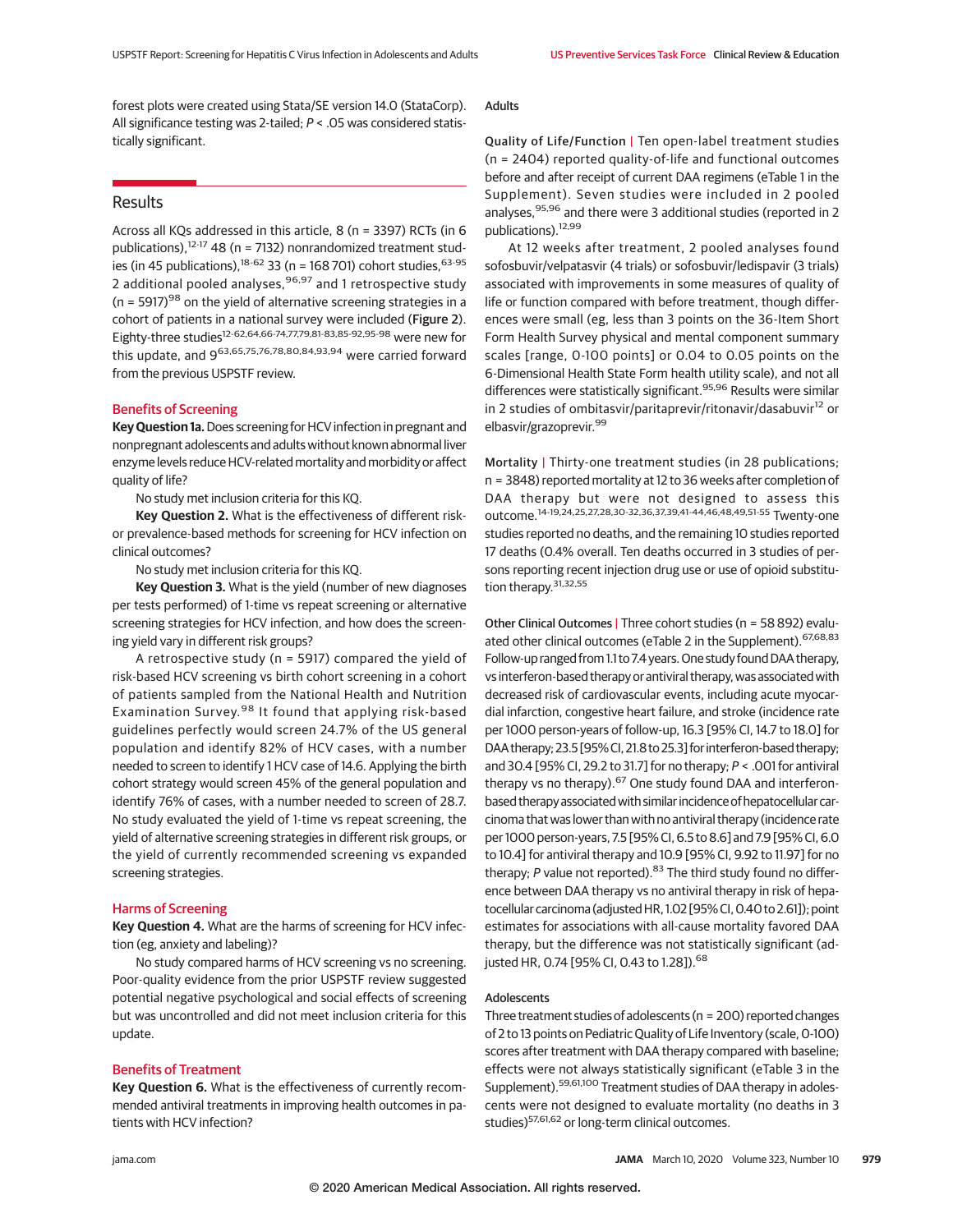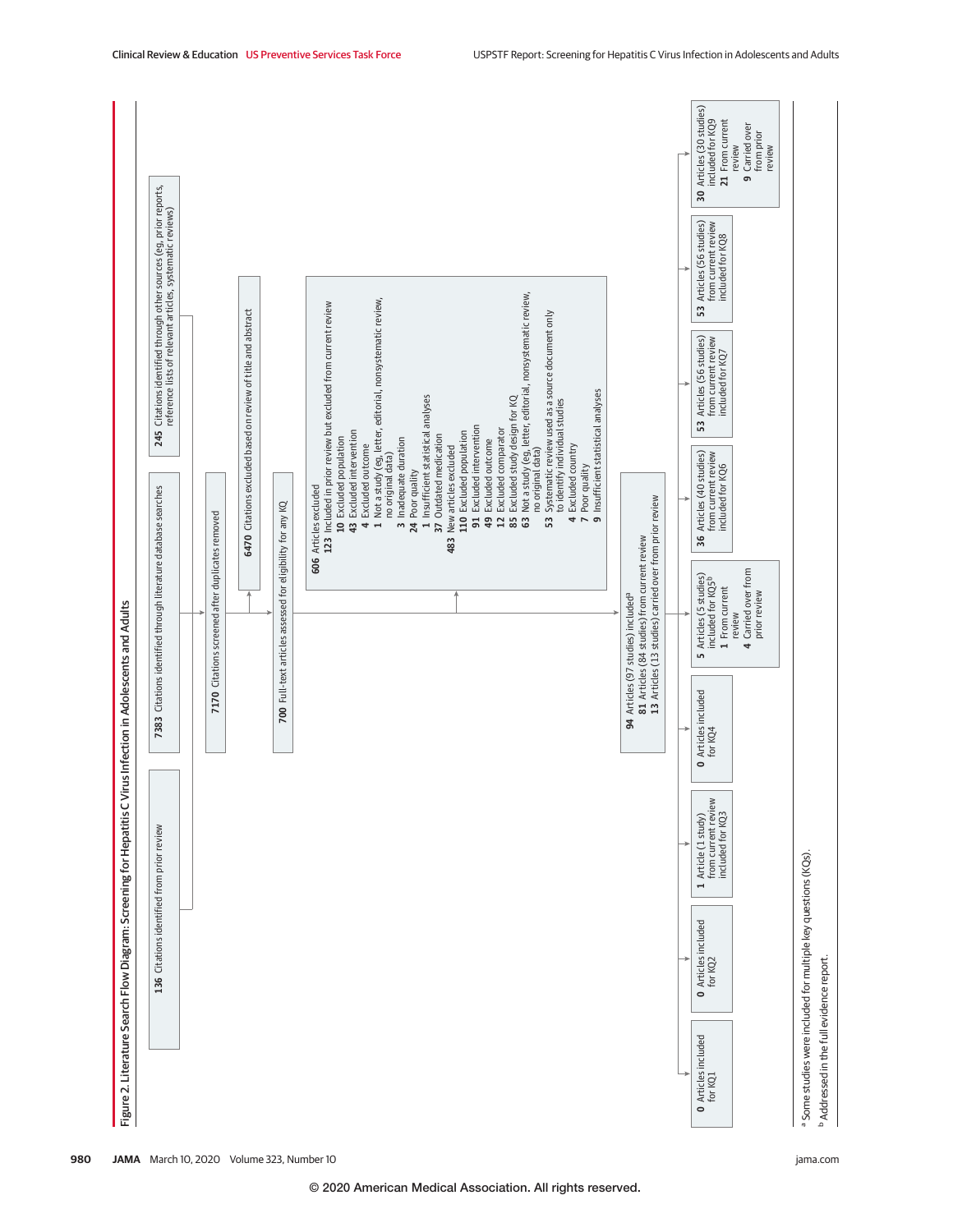**Key Question 7.** What is the effectiveness of currently recommended antiviral treatments in achieving an SVR in patients with HCV infection?

# Adults

Forty-nine studies (in 44 publications; n = 10 181) reported effects of current DAA treatment regimens on SVR in patients with HCV infection.12-55 SVR was measured 12 weeks after the completion of therapy in all studies except for 1, which measured SVR at 14 weeks. Sample sizes ranged from 20 to 706, mean age ranged from 45 to 68 years, and the proportion of women ranged from 18% to 64%; the studies evaluated 7 different antiviral regimens (eTable 4 in the Supplement). One study was a randomized trial that compared a current DAA regimen vs placebo,<sup>14</sup> 2 randomized trials (reported in 1 publication) compared a current DAA regimen vs a regimen with telaprevir,<sup>12</sup> and 2 randomized trials (reported in 1 publication) compared a current vs older DAA regimen.<sup>15</sup> The other treatment studies did not compare a current DAA regimen vs placebo or an older regimen.

Thirteen studies were rated as good quality<sup>12-14,17,19,28,29,33,35,</sup> 36,46,51,54 and the remainder as fair quality (eTable 5 in the Supplement). Methodological limitations included unclear randomization or enrollment methods. Loss to follow-up was low (range, 0%-3%). All of the trials were industry-funded.

SVR Rates in Comparative Trials | Few studies compared DAA interventions with placebo or older interventions (eTable 5 in the Supplement). One randomized trial found sofosbuvir/velpatasvir associated with very high likelihood of SVR vs placebo in persons with mixedgenotype (1, 2, 4, 5, or 6) infection (99% vs 0%; relative risk [RR], 231.6 [95% CI, 14.6 to 3680]).<sup>14</sup> Two randomized trials found ombitasvir/ paritaprevir/ritonavir/dasabuvir (with or without ribavirin) associated with increased likelihood of SVR vs telaprevir/pegylated interferon/ribavirin in treatment-naive persons with genotype 1 infection (98% vs 80%; RR, 1.22 [95% CI, 1.08 to 1.37]) or persons previously treated with interferon therapy (99% vs 66%; RR, 1.50 [95% CI, 1.22 to 1.85]).<sup>12</sup> Two randomized trials found sofosbuvir/velpatasvir for 12 weeks associated with increased likelihood of SVR vs sofosbuvir/ ribavirin for 24 weeks for genotype 2 (99% vs 94%; RR, 1.06 [95% CI, 1.01 to 1.11]) and for genotype 3 infection (noncirrhosis subgroup, 97% vs 87%; RR, 1.11 [95% CI, 1.05 to 1.18]).15

Pooled SVR Rates | For genotype 1 HCV infection, the most common genotype in the US, DAA therapy was associated with a pooled SVR rate of 97.7% (95% CI, 96.6% to 98.4%;  $l^2 = 82$ %) based on 32 studies (n = 6055) (Figure 3). Evidence for genotypes 2 through 6 was more limited, ranging from 75 to 742 participants per genotype (eTable7 in theSupplement). The pooledSVR rates ranged from 95.5% to 98.9%; for other common US genotypes, the pooled SVR was 98.9% (95% CI, 97.5% to 99.5%;  $l^2$  = 4%) for genotype 2 (5 studies, n = 526) (eFigure 1 in the Supplement), 95.5% (95% CI, 91.6% to 97.7%;  $l^2 = 66$ %) for genotype 3 (6 studies, n = 742) (eFigure 2 in the Supplement), and 98.2% (95% CI, 94.7% to 99.4%;  $I^2$  = 50%) for genotype 4 (10 studies, n = 485) (eFigure 3 in the Supplement). Across genotypes, SVR estimates were consistent when studies were stratified according to study quality, geographic setting, prior HCV treatment, inclusion of some patients with cirrhosis at baseline, and use of ribavirin as recommended (eTable 7 in the Supplement).

#### Adolescents

Seven studies (n = 348) evaluated the effects of DAA regimens on SVR in adolescents (eTable 8 in the Supplement).<sup>56-62</sup> Mean age ranged from 12 to 15 years, and the proportion of female participants ranged from 35% to 66%. Three of the 7 studies were conducted in Egypt and focused on genotype 4 infection, 1 study enrolled patients with genotype 1, and 3 studies enrolled mixed genotypes. Four studies evaluated DAA regimens approved by the US Food and Drug Administration (FDA) for use in adolescents, 57-59,61 and the others evaluated DAA regimens recommended for adults but not FDA-approved for adolescents.<sup>56,60,62</sup> Across all intervention studies of DAA in adolescents, the SVR rate ranged from 97% to 100%.

### Harms of Treatment

**Key Question 8.**What are the harms of currently recommended antiviral treatments?

## Adults

Forty-nine treatment studies (in 44 publications; n = 10 181) of DAA regimens without interferon reported the proportion of patients who experienced adverse events at short-term follow-up (ie, while taking antiviral therapy through up to 12 weeks after completion of therapy).12-55

Adverse Events in Comparative Trials | Four randomized trials (total n = 2113) reported adverse events associated with current DAA regimens vs placebo (eTable 9 in the Supplement).<sup>13,14,16,17</sup> DAA regimens were associated with slightly increased risk of any adverse event (4 trials; RR, 1.12 [95% CI, 1.02 to 1.24];  $l^2$  = 46%; absolute risk difference [ARD], 8% [95% CI, 8% to 15%]) (eTable 9 in the Supplement). DAA therapy was also associated with increased risk of nausea (3 trials; RR, 1.42 [95% CI, 1.00 to 2.03];  $l^2$  = 10%; ARD, 4% [95% CI, −3% to 10%]); the association with increased risk of diarrhea was not statistically significant (2 trials; RR, 1.53 [95% CI, 0.88 to 2.68];  $I^2$  = 29%). There were no differences between DAA regimens vs placebo in risk of serious adverse events, withdrawal due to adverse events, headache, or fatigue.

Two randomized trials (reported in 1 publication; n = 457) compared a DAA regimen (ombitasvir/paritaprevir/ritonavir/dasabuvir with or without ribavirin) vs telaprevir/pegylated interferon/ ribavirin for genotype 1 infection (eTable 10 in the Supplement).<sup>12</sup> DAA therapy was associated with decreased risk of serious adverse events (RR, 0.08 [95% CI, 0.02 to 0.34];  $l^2$  = 0%; ARD, -8% [95% CI, −15% to −1%]) and withdrawal due to adverse events (RR, 0.06 [95% CI, 0.01 to 0.29];  $l^2$  = 0%; ARD, −9% [95% CI, −14% to −3%]) vs the telaprevir regimen. DAA therapy was also associated with decreased risk of fatigue, headache, nausea, anemia, and rash (eTable 10 in the Supplement).

Pooled Adverse Event Rates for DAA Regimens | DAA therapy was frequently associated with experiencing any adverse event (44 trials, n = 8045; 73.3% [95% CI, 68.0% to 78.1%];  $l^2$  = 95%) (eFigure 4 in the Supplement), though serious adverse events (44 studies, n = 8070; 1.9% [95% CI, 1.5% to 2.4%];  $l^2$  = 33%) (eFigure 5 in the Supplement) and withdrawal due to adverse events (44 studies, n = 8060; 0.4% [95% CI, 0.3% to 0.6%];  $l^2$  = 0%) (eFigure 6 in the Supplement) were infrequent (eTable 11 in the Supplement). Pooled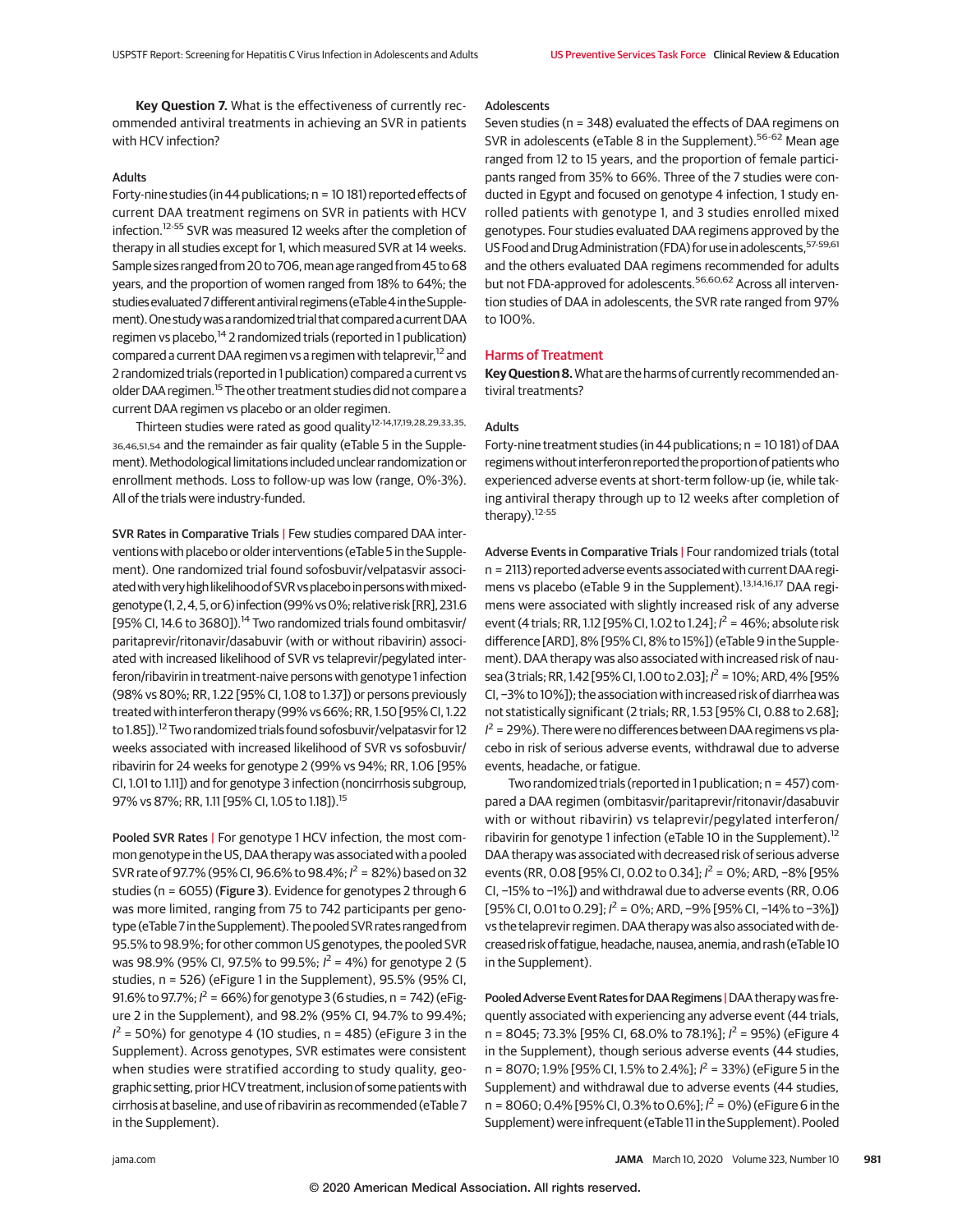# Figure 3. Direct-Acting Antiviral Regimens and Pooled Sustained Virologic Response Rates in People With Genotype 1 Hepatitis C Virus Infection

| Source                                                    | Country       | Age, y |    | Fibrosis stage Treatment<br>Women, % (% cirrhosis) | naive | Events/<br>total | Effect size (95% CI)         |  |               |
|-----------------------------------------------------------|---------------|--------|----|----------------------------------------------------|-------|------------------|------------------------------|--|---------------|
| Ledipasvir/sofosbuvir                                     |               |        |    |                                                    |       |                  |                              |  |               |
| Afdhal et al, 35 2014                                     | Multinational | 52     | 41 | $\pmb{0}$                                          | Yes   | 357/357          | 1.000 (0.990-1.000)          |  |               |
| Kowdley et al, 35 2014                                    | US            | 53     | 40 | $\mathbf 0$                                        | Yes   | 408/431          | 0.947 (0.921-0.966)          |  |               |
| Lawitz et al, 40 2014                                     | US            | 48     | 38 | $\boldsymbol{0}$                                   | Yes   | 58/60            | 0.967 (0.885-0.996)          |  |               |
| Chuang et al, 27 2016                                     | Taiwan        | 55     | 58 | $\leq$ 20                                          | Mixed | 83/85            | $0.976(0.918-0.997)$         |  |               |
| Lim et al, 42 2016                                        | Korea         | 54     | 61 | $\leq$ 20                                          | Yes   | 46/46            | 1.000 (0.923-1.000)          |  |               |
| Wei et al, 53 2018                                        | China         | 47     | 50 | $\leq$ 20                                          | No    | 206/206          | 1.000 (0.982-1.000)          |  |               |
| Subtotal: $I^2 = 88.7\%$ , $P < .001$                     |               |        |    |                                                    |       |                  | 0.994 (0.952-0.999)          |  |               |
| Simeprevir/sofosbuvir                                     |               |        |    |                                                    |       |                  |                              |  |               |
| Lawitz et al, 39 2014                                     | US            | 56     | 29 | $\boldsymbol{0}$                                   | Mixed | 61/64            | 0.953 (0.869-0.990)          |  |               |
| Kwo et al, 37 2016                                        | Canada and US | 56     | 47 | $\pmb{0}$                                          | Mixed | 150/155          | 0.968 (0.926-0.989)          |  |               |
| Pott-Junior et al, 46 2019                                | Brazil        | 53     | 48 | $\boldsymbol{0}$                                   | Mixed | 56/60            | $0.933(0.838 - 0.982)$       |  |               |
| Subtotal: $l^2$ = 0.0%, $P = .50$                         |               |        |    |                                                    |       |                  | $0.957(0.926 - 0.975)$       |  | $\Diamond$    |
| Sofosbuvir/velpatasvir                                    |               |        |    |                                                    |       |                  |                              |  |               |
| Everson et al, <sup>28</sup> 2015                         | US            | 49     | 39 | $\pmb{0}$                                          | Yes   | 28/28            | 1.000 (0.877-1.000)          |  |               |
| Feld et al, 14 2015                                       | Multinational | 54     | 40 | $\boldsymbol{0}$                                   | Mixed |                  | 251/255 0.984 (0.960-0.996)  |  |               |
| Wei et al, <sup>17</sup> 2019                             | Multinational | 45     | 47 | $\leq$ 20                                          | No    | 129/129          | 1.000 (0.972-1.000)          |  |               |
| Subtotal: $l^2$ = 26.6%, $P = .26$                        |               |        |    |                                                    |       |                  | 0.990 (0.954-0.998)          |  |               |
| Elbasvir/grazoprevir                                      |               |        |    |                                                    |       |                  |                              |  |               |
| Sulkowski et al, 49 2015                                  | Multinational | 51     | 51 | $\boldsymbol{0}$                                   | Yes   | 122/129          | 0.946 (0.891-0.978)          |  |               |
| Zeuzem et al, 54 2015                                     | Multinational | 52     | 46 | $\leq$ 20                                          | Yes   | 273/288          | 0.948 (0.916-0.971)          |  |               |
| Sperl et al, 47 2016                                      | Multinational | 48     | 57 | $\leq$ 20                                          | Mixed |                  | 122/123 0.992 (0.956-1.000)  |  |               |
| Ng et al, 99 2018                                         |               |        |    |                                                    |       |                  |                              |  |               |
| Kumada et al, 36 2017                                     | Japan         | 61     | 62 | 0                                                  | Mixed | 219/227          | $0.965(0.932 - 0.985)$       |  |               |
| Wei et al, 53 2019                                        | Multinational | 48     | 56 | $\leq$ 20                                          | Yes   |                  | 422/432 0.977 (0.958-0.989)  |  | $\frac{1}{2}$ |
| Subtotal: $I^2 = 54.6\%$ , $P = .07$                      |               |        |    |                                                    |       |                  | $0.967(0.950-0.978)$         |  |               |
| Sofosbuvir/daclatasvir                                    |               |        |    |                                                    |       |                  |                              |  |               |
| Sulkowski et al, 48 2014                                  | US            |        |    |                                                    |       |                  | $0.976(0.915 - 0.997)$       |  |               |
| Pott-Junior et al, 46 2019                                |               | 55     | 50 | $\leq$ 20                                          | Yes   | 80/82            |                              |  |               |
|                                                           | Brazil        | 56     | 52 | $00\,$                                             | Mixed | 65/65            | 1.000 (0.945-1.000)          |  |               |
| Subtotal: $l^2$ = 45.3%, $P = .18$                        |               |        |    |                                                    |       |                  | 0.986 (0.947-0.997)          |  |               |
| Glecaprevir/pibrentasvir<br>Poordad et al, 45 2017        | US            |        |    |                                                    |       |                  |                              |  |               |
| Chayama et al, 26 2018                                    |               | 58     | 18 | 00                                                 | No    | 46/50            | $0.920(0.808 - 0.978)$       |  |               |
| Zeuzem et al, 55 2018                                     | Japan         | 64     | 64 | Unclear/NR                                         | Mixed | 128/129          | $0.992(0.958 - 1.000)$       |  |               |
|                                                           | Multinational | 53     | 51 | 00                                                 | No    | 663/667          | 0.994 (0.985-0.998)          |  |               |
| Subtotal: $I^2 = 77.9\%$ , $P = .01$                      |               |        |    |                                                    |       |                  | 0.986 (0.941-0.997)          |  |               |
| Ombitasvir/paritaprevir/ritonavir/dasabuvir               |               |        |    |                                                    |       |                  |                              |  |               |
| Lalezari et al, 38 2015                                   | US            | 48     | 34 | $\pmb{0}$                                          | Mixed | 37/38            | $0.974(0.862 - 0.999)$       |  |               |
| Grebely et al, 32 2018                                    | Multinational | 48     | 23 | $\boldsymbol{0}$                                   | Yes   | 73/80            | 0.913 (0.828-0.964)          |  |               |
| Subtotal: $l^2$ = 26.7%, $P = .24$                        |               |        |    |                                                    |       |                  | 0.932 (0.870-0.966)          |  |               |
| Ombitasvir/paritaprevir/ritonavir/dasabuvir (genotype 1a) |               |        |    |                                                    |       |                  |                              |  |               |
| Feld et al, 13 2014                                       | Multinational | 49     | 43 | Unclear/NR                                         | Yes   | 307/322          | 0.953 (0.924-0.974)          |  |               |
| Ferenci et al, <sup>29</sup> 2014                         | Multinational | 51     | 35 | $\pmb{0}$                                          | Yes   |                  | 282/305 0.925 (0.889-0.952)  |  |               |
| Kowdley et al, 34 2014                                    | Multinational | 50     | 42 | $\pmb{0}$                                          | Mixed | 183/212          | $0.863(0.809 - 0.906)$       |  |               |
| Dore et al, 12 2016 <sup>a</sup>                          | Multinational | 46     | 39 | $\boldsymbol{0}$                                   | Mixed | 67/69            | 0.971 (0.899-0.996)          |  |               |
| Dore et al, 12 2016 <sup>b</sup>                          | Multinational | 47     | 46 | 0                                                  | Mixed | 19/19            | 1.000 (0.824-1.000)          |  |               |
| Subtotal: $I^2 = 77.2\%$ , $P = .002$                     |               |        |    |                                                    |       |                  | $0.937(0.890 - 0.965)$       |  |               |
| Ombitasvir/paritaprevir/ritonavir/dasabuvir (genotype 1b) |               |        |    |                                                    |       |                  |                              |  |               |
| Andreone et al, <sup>22</sup> 2014                        | Multinational | 54     | 46 | $\pmb{0}$                                          | No    | 176/179          | $0.983(0.952 - 0.997)$       |  |               |
| Feld et al, 13 2014                                       | Multinational | 49     | 43 | Unclear/NR                                         | Yes   |                  | 148/151  0.980 (0.943-0.996) |  |               |
| Ferenci et al, 29 2014                                    | Multinational | 48     | 54 | 0                                                  | Yes   |                  | 416/419  0.993 (0.979-0.999) |  |               |
| Kowdley et al, 34 2014                                    | Multinational | 50     | 47 | $\pmb{0}$                                          | Mixed |                  | 113/113 1.000 (0.968-1.000)  |  |               |
| Kumada et al, 16 2015                                     | Japan         | 61     | 63 | $\pmb{0}$                                          | Mixed |                  | 204/215 0.949 (0.910-0.974)  |  |               |
| Lawitz et al, 41 2015                                     | Multinational | 55     | 51 | 0                                                  | Mixed | 76/82            | 0.927 (0.848-0.973)          |  |               |
| Dore et al, <sup>12</sup> 2016 <sup>a</sup>               | Multinational | 46     | 54 | $\boldsymbol{0}$                                   | Mixed | 164/167          | 0.982 (0.948-0.996)          |  |               |
| Dore et al, 12 2016b                                      | Multinational | 47     | 46 | 0                                                  | Mixed | 81/82            | 0.988 (0.934-1.000)          |  |               |
| Subtotal: $I^2$ = 68.5%, P = .002                         |               |        |    |                                                    |       |                  | $0.982(0.964 - 0.991)$       |  | ┆             |
| Heterogeneity between groups: $P = .005$                  |               |        |    |                                                    |       |                  | 0.977 (0.966-0.984)          |  |               |
| Overall: $l^2$ = 81.6%, $P < 001$                         |               |        |    |                                                    |       |                  |                              |  |               |

The area of each square represents each pooled estimate (subgroup or overall analysis), and the width of each diamond represents the confidence interval for the pooled estimate. The dashed line indicates the overall measure of effect. SVR indicates sustained virologic response.

<sup>a</sup> Treatment-naive.

<sup>b</sup> Treatment-experienced.

╹╷┪┈╫┈╅┈╁┈╁┈╁┈╅┈╫┈┥┈┈┈╝╌┥┈┈╝╌┙┈╝╌┧┈┈╝╌╁┈┈╝╌╁┈┈╝╌╁┈╌┙╌┽┈┈┙╌╁┈╌┧╴┆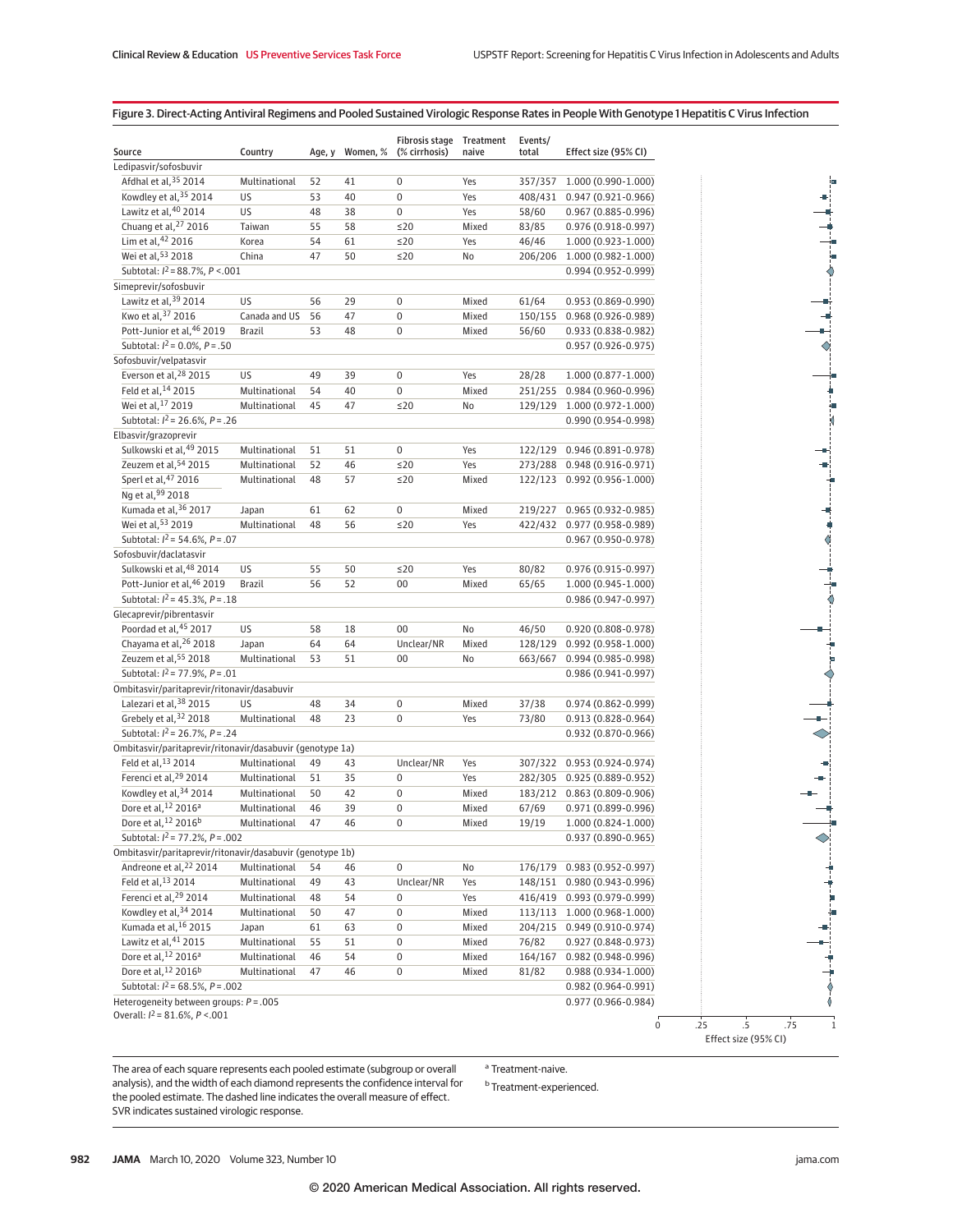rates for specificadverseevents ranged from 2.4% (anemia) to 18.7% (headache) (eTables 12 and 13 in the Supplement). There was some variability by DAA regimen in estimates of adverse events; estimates were generally higher for ombitasvir/paritaprevir/ritonavir/ dasabuvir with ribavirin than without ribavirin (eTables 11-13 in the Supplement). Adverse event estimates were generally similar when studies were stratified according to baseline cirrhosis status and prior antiviral therapy experience.

## Adolescents

Seven treatment studies (n = 348) of DAA regimens in adolescents reported harms, but methods for reporting and assessing harms were generally not well described (eTable 14 in the Supplement).<sup>56-62</sup> Rates of any adverse event were 27% in 1 study<sup>62</sup> and ranged from 71% to 87% in 4 studies. 57,59-61 There were no withdrawals due to adverse events reported in 5 studies, <sup>57,59-62</sup> and 1 study<sup>61</sup> reported 1 serious adverse event (a grade 3 joint injury). Rates of other adverse events were highly variable. For example, 3% to 48% of study participants reported headache. Stratification according to DAA regimen did not explain the observed variability.

# SVR and Health Outcomes

**Key Question 9.**What is the association between experiencing SVR following antiviral treatment and reduction in risk of HCV-related adverse health outcomes?

Thirty cohort studies reported associations between achieving SVR after antiviral treatment vs no SVR and clinical outcomes (eTable 15 in the Supplement).  $63-66,68-82,84-94$  Sample sizes ranged from 131 to 50 886 (total n = 116 659), mean age ranged from 42 to 69 years, and the proportion of women ranged from 1% to 56%. Seventeen studies were conducted in Japan (including some with overlapping populations),63,64,71,73-75,78-81,84-86,89,90,92,93 4 in other Asian countries, 82,88,91,94 7 in the US (all except for 187 conducted in Veterans Affairs populations), 65,66,69,70,72,77,87 and 2 in Europe. 68,76 When genotype was reported, genotype 1 was generally themost common (36%-89%) and genotype 2 the second most common (6%-52%). Mean follow-up ranged from 1.5 to 10 years in all studies except for 1 study that described follow-up of at least 1 year.<sup>88</sup> Twenty-six studies evaluated interferon-based therapies. Three studies focused on DAAs, <sup>66,68,77</sup> 1 study evaluated interferon-based treatments and DAAs,<sup>77</sup> and 1 study did not report what type of treatment was administered (likely primarily interferon-based therapies).<sup>72</sup> All studies were rated fair quality (eTable 16 in the Supplement).

SVR was associated with significantly decreased risk of all-cause mortality (13 studies, n = 36 986; HR, 0.40 [95% CI, 0.28 to 0.56];  $I^2$  = 52%) (Figure 4).<sup>63,65,66,68-70,75,76,80,84,87,93,94</sup> Studies with longer duration of follow-up (>5 years) reported a stronger association between SVR after antiviral therapy and reduced risk of all-cause mortality (pooled HR, 0.33 [95% CI, 0.24 to 0.46]) than those with shorter follow-up (pooled HR, 0.64 [95% CI, 0.56 to 0.74]) (P = .003 for interaction).SVR was also associated with decreased risk of hepatocellular carcinoma (20 studies, n = 84 491; pooled HR, 0.29 [95% CI, 0.23 to 0.38];  $l^2$  = 19%) (Figure 4), <sup>63,64,68,70-74,77-79,81,82,84-86,89,90,92,94</sup> liver-related mortality (4 studies, n = 5953; pooled HR, 0.11 [95% CI, 0.04 to 0.27];  $l^2$  = 0%) (eFigure 7 in the Supplement),  $63,75,80,93$  and cirrhosis (4 cohorts reported in 3 studies,  $n = 16735$ ; pooled HR, 0.36 [95% CI, 0.33 to 0.40];  $l^2$  = 0%) (eFigure 8 in the Supplement). <sup>69,72,91</sup> There were no statistically significant interactions when studies were stratified according to how well they adjusted for key confounders, duration of follow-up, country/setting, or the proportion of participants with cirrhosis at baseline (eTable 15 in the Supplement). Resultswerealsosimilarwhenstudieswithpotentiallyoverlappingpopulations were excluded.

# **Discussion**

The findings in this evidence report are summarized in the Table. Since the prior USPSTF recommendation, there has been a major shift in antiviral therapy to all-oral DAA regimens without interferon. New pooled evidence indicates that SVR rates with currently recommended all-oral DAA regimens are substantially higher (>95%) than with interferon-based therapies evaluated in the prior review (68%-78%).<sup>9</sup> Although statistical heterogeneity was present in pooled estimates of SVR rates, findings were robust when studies were stratified according to the DAA regimen evaluated, study quality, prior treatment status, and cirrhosis status. Few randomized trials directly compared a current DAA regimen vs placebo or an older antiviral regimen, but those available also found DAA therapy associated with greater effectiveness. DAA regimens were associated with fewer harms than older interferon-containing therapies. Evidence on DAA therapies in adolescents was limited, but consistently reported high (97%-100%) SVR rates.

Direct evidence on the effects of antiviral therapy on clinical outcomes is limited. Although several randomized trials found interferon therapy associated with decreased risk of hepatocellular carcinoma compared with no antiviral therapy, they did not meet inclusion criteria for this report because they focused on patients with cirrhosis at baseline or used a nonstandard regimen.<sup>101-108</sup> Studies of DAA therapies were not designed to assess effects on mortality or other long-term clinical outcomes. There were few cohort studies of antiviral therapy vs no therapy, results were somewhat inconsistent, and findings were susceptible to residual confounding. Given the limited direct evidence on the effects of antiviral therapy on clinical outcomes, cohort studies of the association between SVR after antiviral therapy vs no SVR and clinical outcomes may help to understand potential clinical effects of DAA therapy. As in the prior USPSTF review, there was a consistent association between SVR after antiviral therapy and improved clinical outcomes, including mortality and hepatocellular carcinoma.<sup>9</sup>

The findings in this evidence report regarding the benefits and harms of current DAA regimens were consistent with a recent systematic review that also reported high (>95%) SVR rates in genotype 1 infection without cirrhosis, high SVR rates but more limited evidence for other HCV genotypes, low rates of serious adverse events and treatment discontinuation, and higher adverse event rates with ribavirin.<sup>109</sup> The results are also consistent with a systematic review that found insufficient evidence from clinical trials to determine effects of DAA regimens on HCV-related mortality and morbidity<sup>110</sup>; unlike that review, this one also evaluated the indirect chain of evidence linking DAA therapy with SVR, and SVR with clinical outcomes. This review is consistent with prior reviews that found a consistent association between an SVR after antiviral therapy and reduced risk of mortality and hepatocellular carcinoma.<sup>111-113</sup>

Research is needed to better understand the association between use of current DAA therapy and clinical outcomes. Long-term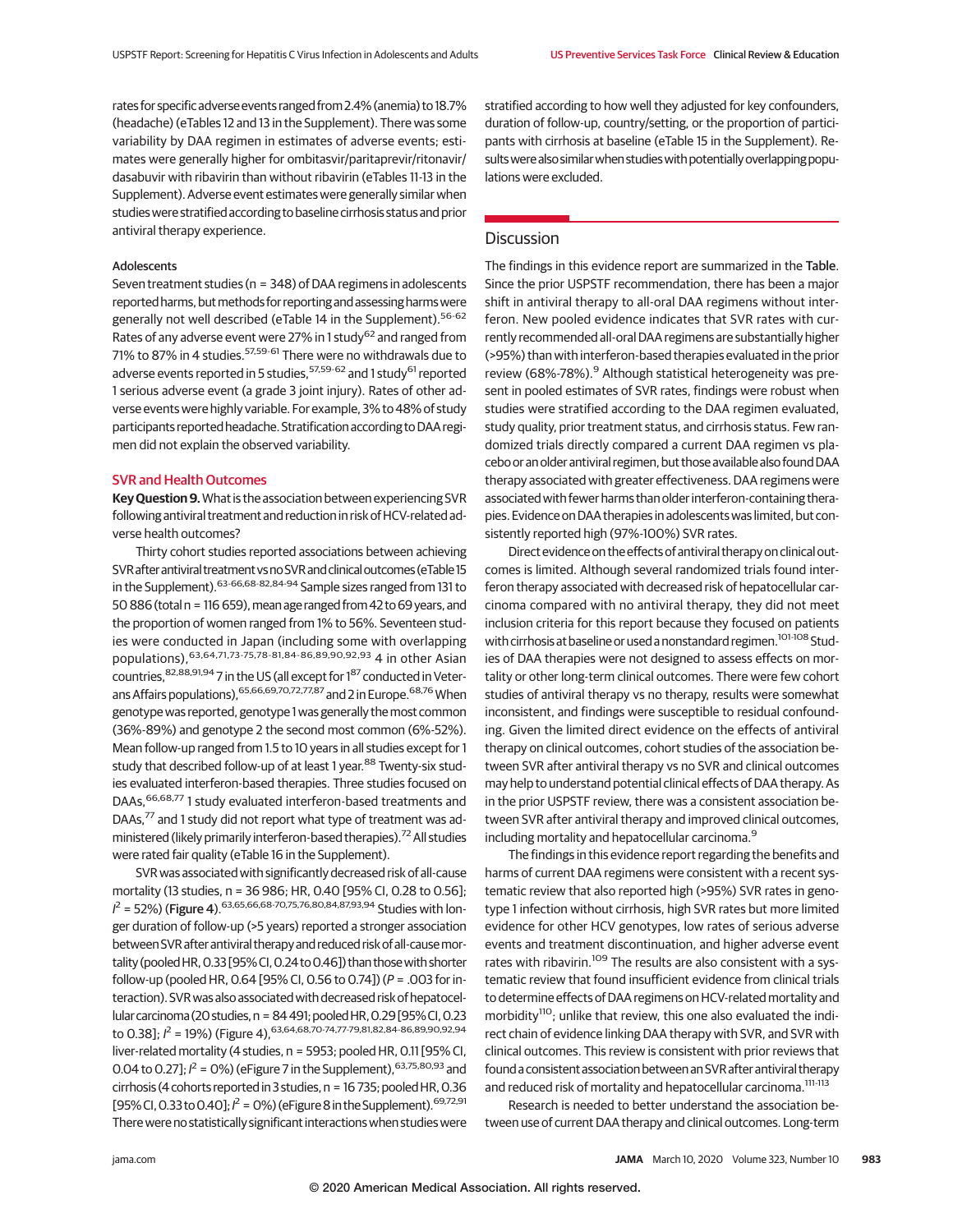|                                                            | SVR vs no SVR: all-cause mortality |                |                            |                |                   |                  |                         |             |                       |                                          |                            |
|------------------------------------------------------------|------------------------------------|----------------|----------------------------|----------------|-------------------|------------------|-------------------------|-------------|-----------------------|------------------------------------------|----------------------------|
| Source                                                     | Duration, y                        | Country        | $F0-F1$<br>Restricted to   | Cirrhosis, %   | Treatment         | Adjustment       | % Genotype 1            | SVR/no SVR  | Hazard ratio (95% CI) |                                          | Favors SVR   Favors No SVR |
| 5.4<br>Yoshida et al, 93 2002                              |                                    | Asia           | $\frac{1}{2}$              | $0 - 10$       | Interferon        | Partial          | $\frac{\alpha}{\alpha}$ | 817/1613    | $0.32(0.12 - 0.86)$   |                                          |                            |
| 8.2<br>Imazeki et al, 75 2003                              |                                    | Asia           | $\geq$                     | $\frac{10}{5}$ | Interferon        | Partial          | $\overline{7}$          | 116/239     | $0.35(0.09 - 1.36)$   |                                          |                            |
| 5.7<br>Kasahara et al, 80 2004                             |                                    | Asia           | $\stackrel{\circ}{\simeq}$ | >10            | Interferon        | Partial          | $\frac{R}{R}$           | 738/1930    | $0.24(0.08 - 0.68)$   |                                          |                            |
| 5.2<br>Yu et al, 94 2006                                   |                                    | Asia           | $\stackrel{\circ}{\simeq}$ | $>10$          | Interferon        | Ē                | 46                      | 715/342     | $0.28(0.08 - 1.02)$   |                                          |                            |
| 7.4<br>Arase et al, 63 2007                                |                                    | Asia           | $\stackrel{\circ}{\simeq}$ | $>10$          | Interferon        | Ē                | $\mathbf{S}$            | 140/360     | $0.39(0.16 - 0.93)$   |                                          |                            |
| 3.8<br>Backus et al, <sup>65</sup> 2011                    |                                    | SU             | $\frac{1}{2}$              | $\geq 10$      | Interferon        | $\overline{\Xi}$ | 72                      | 7434/9430   | $0.66(0.57 - 0.76)$   |                                          |                            |
| $5.\overline{3}$<br>Innes et al, 76 2011                   |                                    | Europe         | $\mathop{\mathsf{S}}$      | $>10$          | Interferon        | Full             | 36                      | 560/655     | $0.22(0.09 - 0.58)$   |                                          |                            |
| $\frac{9}{3}$<br>Maruoka et al, 84 2012                    |                                    | Asia           | $\mathop{\mathsf{S}}$      | $0 - 10$       | Interferon        | Full             | 73                      | 221/356     | $0.20(0.08-0.54)$     |                                          |                            |
| 10.0<br>Cozen et al, 69 2013                               |                                    | $\mathfrak{S}$ | $\stackrel{\circ}{\simeq}$ | $0 - 10$       | Interferon        | Full.            | $61$                    | 69/71       | $0.50(0.12 - 2.10)$   |                                          |                            |
| 5.0<br>Singal et al, 87 2013                               |                                    | $\mathfrak{S}$ | $\stackrel{\circ}{\simeq}$ | $\frac{10}{1}$ | Interferon        | Ē                | $68$                    | 83/159      | $0.11(0.03 - 0.47)$   |                                          |                            |
| 7.5<br>Dieperink et al, 70 2014                            |                                    | S              | $\frac{1}{2}$              | >10            | Interferon        | Ē                | 70                      | 222/314     | $0.47(0.26 - 0.85)$   |                                          |                            |
| $\frac{1}{1}$<br>Butt et al, <sup>66</sup> 2017            |                                    | 5              | Yes                        | $>10$          | DAA               | Ē                | 85                      | 6371/599    | $0.57(0.33 - 0.99)$   |                                          |                            |
| 2.8<br>Carrat et al, <sup>68</sup> 2019                    |                                    | Europe         | $\frac{1}{2}$              | $0 - 10$       | DAA               | Ē                | 67                      | 3286/146    | 1.36 (0.15-12.35)     |                                          |                            |
| Overall: $l^2 = 52.1\%$ , $P = .02$                        |                                    |                |                            |                |                   |                  |                         |             | $0.40(0.28-0.56)$     |                                          |                            |
|                                                            |                                    |                |                            |                |                   |                  |                         |             |                       | Hazard ratio (95% CI)<br>$0.06$ 0.1<br>ŧ |                            |
| SVR vs no SVR: hepatocellular carcinoma<br>Source<br>ø     | Duration, y                        | Country        | Restricted to F0-F1        | Cirrhosis, %   | Treatment         | Adjustment       | % Genotype 1            | SVR/no SVR  | Hazard ratio (95% CI) |                                          | Favors SVR   Favors No SVR |
| 4.0<br>Imai et al, 74 1999                                 |                                    | Asia           | $\frac{1}{2}$              | $0 - 10$       | Interferon        | Partial          | $\widetilde{\Xi}$       | 151/268     | $0.06(0.01 - 0.48)$   |                                          |                            |
| $\overline{3}\cdot\overline{1}$<br>Kasahara et al, 79 1998 |                                    | Asia           | $\stackrel{\circ}{\simeq}$ | $0 - 10$       | Interferon        | $\overline{\Xi}$ | 58                      | 313/405     | $0.19(0.06 - 0.58)$   |                                          |                            |
| 5.4<br>Ikeda et al, 73 1999                                |                                    | Asia           | $\frac{1}{2}$              | >10            | Interferon        | Ē                | 67                      | 606/585     | $0.33(0.12 - 0.96)$   |                                          |                            |
| 4.3<br>Yoshida et al, 92 1999                              |                                    | Asia           | $\frac{1}{2}$              | $0 - 10$       | Interferon        | Partial          | $\overline{70}$         | 789/1568    | $0.32(0.14 - 0.70)$   |                                          |                            |
| 4.8<br>Tanaka et al, 89 2000                               |                                    | Asia           | $\frac{1}{2}$              | $0 - 10$       | Interferon        | $\overline{z}$   | 75                      | 175/419     | $0.29(0.07 - 1.28)$   |                                          |                            |
| 5.6<br>Okanoue et al, 85 2002                              |                                    | Asia           | $\stackrel{\circ}{\simeq}$ | $0 - 10$       | Interferon        | Partial          | $\widetilde{\Xi}$       | 426/358     | $0.13(0.06 - 0.27)$   |                                          |                            |
| Izumi et al, 78 2005                                       |                                    | Asia           | $\geq$                     | $0 - 10$       | Interferon        | Unclear          | 50                      | 155/340     | $0.36(0.04 - 0.83)$   |                                          |                            |
| 5.2<br>Yu et al, 94 2006                                   |                                    | Asia           | $\mathop{\mathsf{S}}$      | $>10$          | Interferon        | Full             | 46                      | 715/342     | $0.24(0.11 - 0.52)$   |                                          |                            |
| 7.4<br>Arase et al, 63 2007                                |                                    | Asia           | $\stackrel{\circ}{\simeq}$ | $>10$          | Interferon        | $\overline{\Xi}$ | $\mbox{G}$              | 140/360     | $0.19(0.08 - 0.45)$   |                                          |                            |
| 3.0<br>Kurokawa et al, 81 2009                             |                                    | Asia           | $\stackrel{\circ}{\simeq}$ | $0 - 10$       | Interferon        | Partial          | 73                      | 139/264     | $0.28(0.08-0.96)$     |                                          |                            |
| 7.5<br>Asahina et al, 64 2010                              |                                    | Asia           | $\frac{1}{2}$              | $0 - 10$       | Interferon        | Full             | 70                      | 686/1356    | $0.38(0.18 - 0.83)$   |                                          |                            |
| 8.2<br>Tateyama et al, <sup>90</sup> 2011                  |                                    | Asia           | $\frac{1}{2}$              | $>10$          | Interferon        | Full             | $\overline{2}$          | 139/234     | $0.14(0.04 - 0.52)$   |                                          |                            |
| 9.9<br>Maruoka et al, 84 2012                              |                                    | Asia           | $\geq$                     | $0 - 10$       | Interferon        | $\overline{\Xi}$ | 73                      | 221/356     | $0.12(0.03 - 0.41)$   |                                          |                            |
| 4.1<br>Osaki et al, 86 2012                                |                                    | Asia           | $\geq$                     | $0 - 10$       | Interferon        | Partial          | $\mbox{G}$              | 185/197     | $0.12(0.01 - 0.94)$   |                                          |                            |
| 4.8<br>Dohmen et al, 71 2013                               |                                    | Asia           | $\frac{1}{2}$              | NR/unclear     | Interferon        | Partial          | 67                      | 285/189     | $0.39(0.32 - 0.48)$   |                                          |                            |
| 7.5<br>Dieperink et al, 70 2014                            |                                    | $\mathbb{S}$   | $\geq$                     | $\geqslant$ 10 | Interferon        | $\overline{\Xi}$ | 70                      | 222/314     | $0.41(0.18-0.96)$     |                                          |                            |
| 5.2<br>El-Serag et al, 72 2014                             |                                    | $\tilde{c}$    | NR/unclear                 | NR/unclear     | $\widetilde{\Xi}$ | Full.            | 55                      | 7577/8767   | $0.30(0.23 - 0.38)$   |                                          |                            |
| 2.6<br>Lee et al, 82 2017                                  |                                    | Asia           | $\frac{1}{2}$              | >10            | Interferon        | Full             | 51                      | 306/183     | $0.09(0.02 - 0.40)$   |                                          |                            |
| 6.1<br>loannou et al, <sup>77</sup> 2018                   |                                    | S              | $\overset{\circ}{\simeq}$  | $>10$          | Mixed             | <b>是</b>         | 77                      | 28655/23231 | $0.32(0.28 - 0.37)$   |                                          |                            |
| 2.8<br>Carrat et al, <sup>68</sup> 2019                    |                                    | Europe         | $\approx$                  | $0 - 10$       | DAA               | Ē                | 57                      | 3286/146    | $0.22(0.03 - 1.76)$   |                                          |                            |
| $= .22$<br>Overall: $l^2$ = 18.7%, P                       |                                    |                |                            |                |                   |                  |                         |             | $0.29(0.23 - 0.38)$   |                                          |                            |
|                                                            |                                    |                |                            |                |                   |                  |                         |             |                       | $\overline{0}$<br>0.02                   |                            |
|                                                            |                                    |                |                            |                |                   |                  |                         |             |                       | Hazard ratio (95% CI)                    |                            |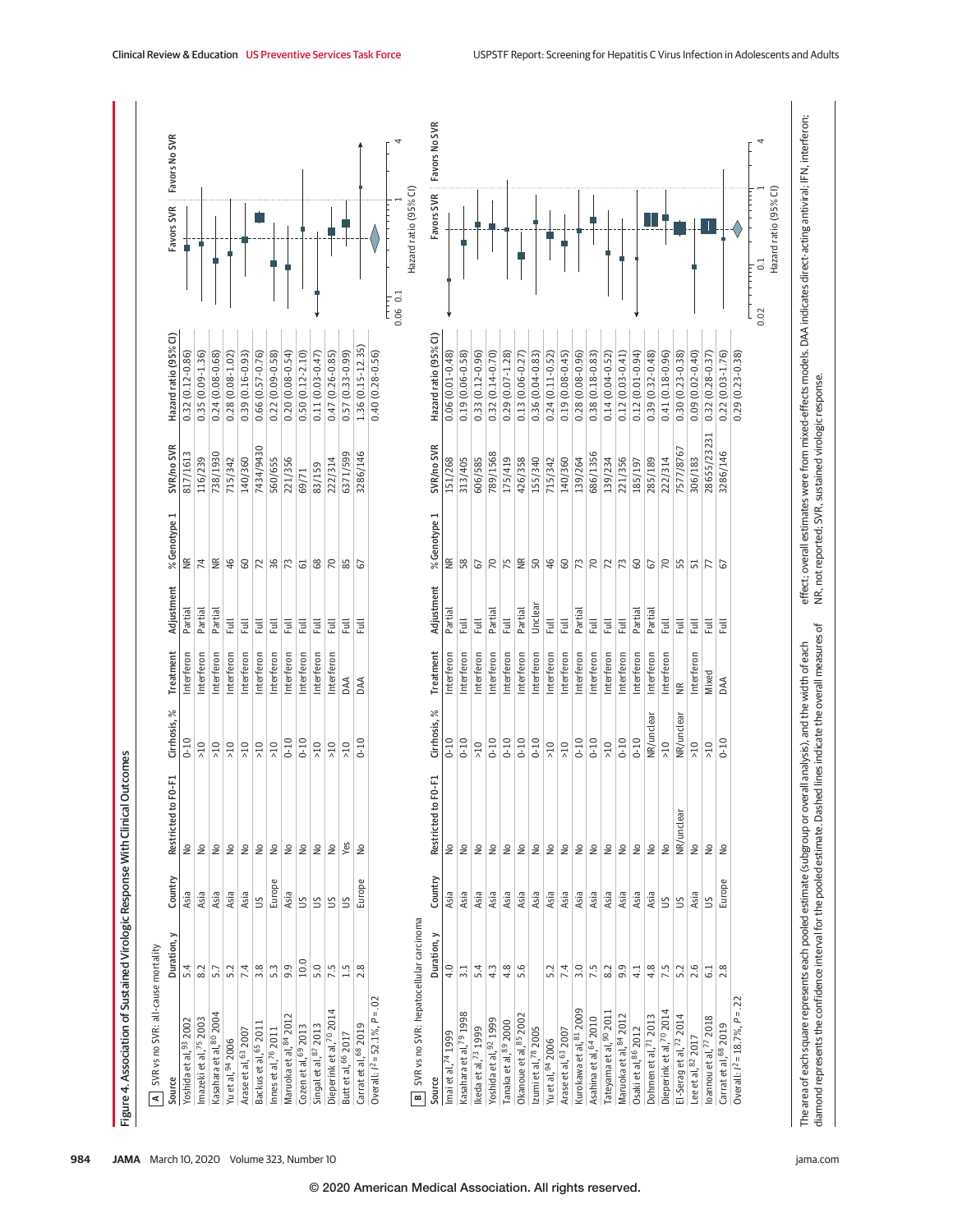| Table. Summary of Evidence                                                                                                                                                                       |                                                                                                                                                                                                                                                                                                                                                                                                                                                                                                                                                                                                                                                                                             |                                                                   |                    |                                                                                                                                                                                                                                                                                                                                                                                                                                                           |                                                     |                                                                                                                                                                                                                                                                                                         |
|--------------------------------------------------------------------------------------------------------------------------------------------------------------------------------------------------|---------------------------------------------------------------------------------------------------------------------------------------------------------------------------------------------------------------------------------------------------------------------------------------------------------------------------------------------------------------------------------------------------------------------------------------------------------------------------------------------------------------------------------------------------------------------------------------------------------------------------------------------------------------------------------------------|-------------------------------------------------------------------|--------------------|-----------------------------------------------------------------------------------------------------------------------------------------------------------------------------------------------------------------------------------------------------------------------------------------------------------------------------------------------------------------------------------------------------------------------------------------------------------|-----------------------------------------------------|---------------------------------------------------------------------------------------------------------------------------------------------------------------------------------------------------------------------------------------------------------------------------------------------------------|
| Study design                                                                                                                                                                                     | Summary of findings                                                                                                                                                                                                                                                                                                                                                                                                                                                                                                                                                                                                                                                                         | and precision<br>Consistency                                      | quality<br>Overall | Body of evidence limitations                                                                                                                                                                                                                                                                                                                                                                                                                              | evidence for KQ<br>EPC assessment<br>of strength of | Applicability                                                                                                                                                                                                                                                                                           |
| KQ1: Benefits of screening                                                                                                                                                                       |                                                                                                                                                                                                                                                                                                                                                                                                                                                                                                                                                                                                                                                                                             |                                                                   |                    |                                                                                                                                                                                                                                                                                                                                                                                                                                                           |                                                     |                                                                                                                                                                                                                                                                                                         |
| No studies                                                                                                                                                                                       | $\frac{4}{2}$                                                                                                                                                                                                                                                                                                                                                                                                                                                                                                                                                                                                                                                                               | ≸                                                                 | ≸                  | $\frac{4}{2}$                                                                                                                                                                                                                                                                                                                                                                                                                                             | $\frac{4}{2}$                                       | $\frac{4}{2}$                                                                                                                                                                                                                                                                                           |
| KQ2: Screening strategies                                                                                                                                                                        |                                                                                                                                                                                                                                                                                                                                                                                                                                                                                                                                                                                                                                                                                             |                                                                   |                    |                                                                                                                                                                                                                                                                                                                                                                                                                                                           |                                                     |                                                                                                                                                                                                                                                                                                         |
| No studies                                                                                                                                                                                       | $\frac{4}{2}$                                                                                                                                                                                                                                                                                                                                                                                                                                                                                                                                                                                                                                                                               | ≸                                                                 | ≸                  | $\leq$                                                                                                                                                                                                                                                                                                                                                                                                                                                    | $\frac{4}{2}$                                       | $\leq$                                                                                                                                                                                                                                                                                                  |
| KQ3: Screening strategies and yield                                                                                                                                                              |                                                                                                                                                                                                                                                                                                                                                                                                                                                                                                                                                                                                                                                                                             |                                                                   |                    |                                                                                                                                                                                                                                                                                                                                                                                                                                                           |                                                     |                                                                                                                                                                                                                                                                                                         |
| New evidence: 1 retrospective<br>$[n = 7615]$ and 1 case-control<br>study evaluating screening<br>Prior review: 5 studies (4<br>cross-sectional studies<br>study $[n = 429]$<br>yield (n = 5917) | found risk-based screening<br>guidelines would identify 82% of HCV cases with an NNS of 14.6 to<br>NNSs <20 to identify 1<br>strategy would result in 76% of cases identified with an NNS of<br>identify 1 case of HCV infection, while applying a birth cohort<br>One new study found that perfect application of risk-based<br>associated with sensitivities of >90% and<br>The prior review included 5 studies that 1<br>case of HCV infection<br>28.7                                                                                                                                                                                                                                   | consistent and<br>Reasonably<br>precise                           | Fair               | recommended screening vs expanded<br>some studies significant proportions<br>screening strategies in different risk<br>No studies of the yield of 1-time vs<br>Studies were retrospective, and in<br>groups, or the yield of currently<br>repeat screening, alternative<br>of patients were not tested<br>screening strategies                                                                                                                            | <b>NO7</b>                                          | One study assumed perfect application<br>of risk-based screening, which has not<br>Most studies conducted in<br>high-prevalence settings<br>been attainable                                                                                                                                             |
| KQ4: Harms of screening                                                                                                                                                                          |                                                                                                                                                                                                                                                                                                                                                                                                                                                                                                                                                                                                                                                                                             |                                                                   |                    |                                                                                                                                                                                                                                                                                                                                                                                                                                                           |                                                     |                                                                                                                                                                                                                                                                                                         |
| cross-sectional study $[n = 34]$ ,<br>New evidence: no new studies<br>3 intervention series studies<br>$[n = 220]$ , 1 controlled trial<br>Prior review: 5 studies (1<br>$[n = 34]$              | negative psychological and social effects of screening; these studies<br>Poor-quality evidence from the prior review suggested potential<br>No new studies on harms of screening meeting inclusion criteria<br>did not meet inclusion criteria for this update<br>were identified                                                                                                                                                                                                                                                                                                                                                                                                           | and precision<br>consistency<br>Low                               | Poor               | retrospective recall, poorly defined<br>Small sample sizes, no unscreened<br>comparison group, reliance on<br>outcomes                                                                                                                                                                                                                                                                                                                                    | <b>NO7</b>                                          | Studies were conducted in the era of<br>interferon-based treatments                                                                                                                                                                                                                                     |
| KQ6: Effect of treatment on health outcomes-adults                                                                                                                                               |                                                                                                                                                                                                                                                                                                                                                                                                                                                                                                                                                                                                                                                                                             |                                                                   |                    |                                                                                                                                                                                                                                                                                                                                                                                                                                                           |                                                     |                                                                                                                                                                                                                                                                                                         |
| 2 pooled analyses $[n = 2706]$ ,<br>New evidence: 37 studies (34<br>treatment studies $[n = 4434]$<br>Prior review: NA (outdated<br>3 observational studies<br>$[n = 58892]$<br>regimens)        | hepatocellular cancer; these associations were not found in a third,<br>Two pooled analyses of 3 and 4 studies each and data from 3 other<br>In 31 DAA therapy studies reporting short-term (<1 y) mortality,<br>Two large observational studies found use of both DAA regimens<br>studies not included in pooled analyses found small, short-term<br>smaller observational study with shorter duration of follow-up<br>improvements in quality of life scale scores after DAA therapy<br>there were no deaths in 21 studies; mortality was low in the<br>associated with lower rates of cardiovascular events and<br>remaining 10 studies (0.4% [17/3848] overall)<br>compared with before | Consistent;<br>imprecise                                          | Fair               | function were not randomized, used<br>Studies reporting quality of life and<br>follow-up and were not designed to<br>outcomes were not widely reported<br>have a non-DAA comparison group<br>Event rates for mortality were low<br>an open-label design, and did not<br>across studies, and other health<br>Evidence on long-term clinical<br>Studies provided short-term<br>outcomes was limited to 3<br>observational studies<br>assess health outcomes | <b>NOT</b>                                          | Studies did not enroll a high proportion<br>Evidence on effects on hepatocellular<br>cancer and cardiovascular events was<br>primarily derived from a VA database<br>of patients with cirrhosis at baseline<br>and evaluated current DAA regimens<br>that included few female individuals<br>$(3% -4%)$ |
| KQ6: Effect of treatment on health outcomes-adolescents                                                                                                                                          |                                                                                                                                                                                                                                                                                                                                                                                                                                                                                                                                                                                                                                                                                             |                                                                   |                    |                                                                                                                                                                                                                                                                                                                                                                                                                                                           |                                                     |                                                                                                                                                                                                                                                                                                         |
| 3 Treatment studies in 5<br>publications ( $n = 230$ )                                                                                                                                           | pibrentasvir were associated with small improvements in Pediatric<br>Quality of Life Inventory scores compared with baseline<br>regimens reporting<br>Sofosbuvir with ledipasvir or ribavirin and glecaprevir with<br>There were no deaths in 3 studies of DAA<br>short-term mortality                                                                                                                                                                                                                                                                                                                                                                                                      | life); imprecise<br>(for quality of<br>Could not be<br>determined | Fair               | Studies were not designed to assess<br>The only evidence on quality of life<br>outcomes is based on a post hoc<br>analysis of study data<br>long-term health outcomes                                                                                                                                                                                                                                                                                     | Low                                                 | One study evaluated a DAA regimen not<br>FDA-approved for use in adolescents                                                                                                                                                                                                                            |
|                                                                                                                                                                                                  |                                                                                                                                                                                                                                                                                                                                                                                                                                                                                                                                                                                                                                                                                             |                                                                   |                    |                                                                                                                                                                                                                                                                                                                                                                                                                                                           |                                                     | (continued)                                                                                                                                                                                                                                                                                             |

jama.com **(Reprinted) JAMA** March 10, 2020 Volume 323, Number 10 **985**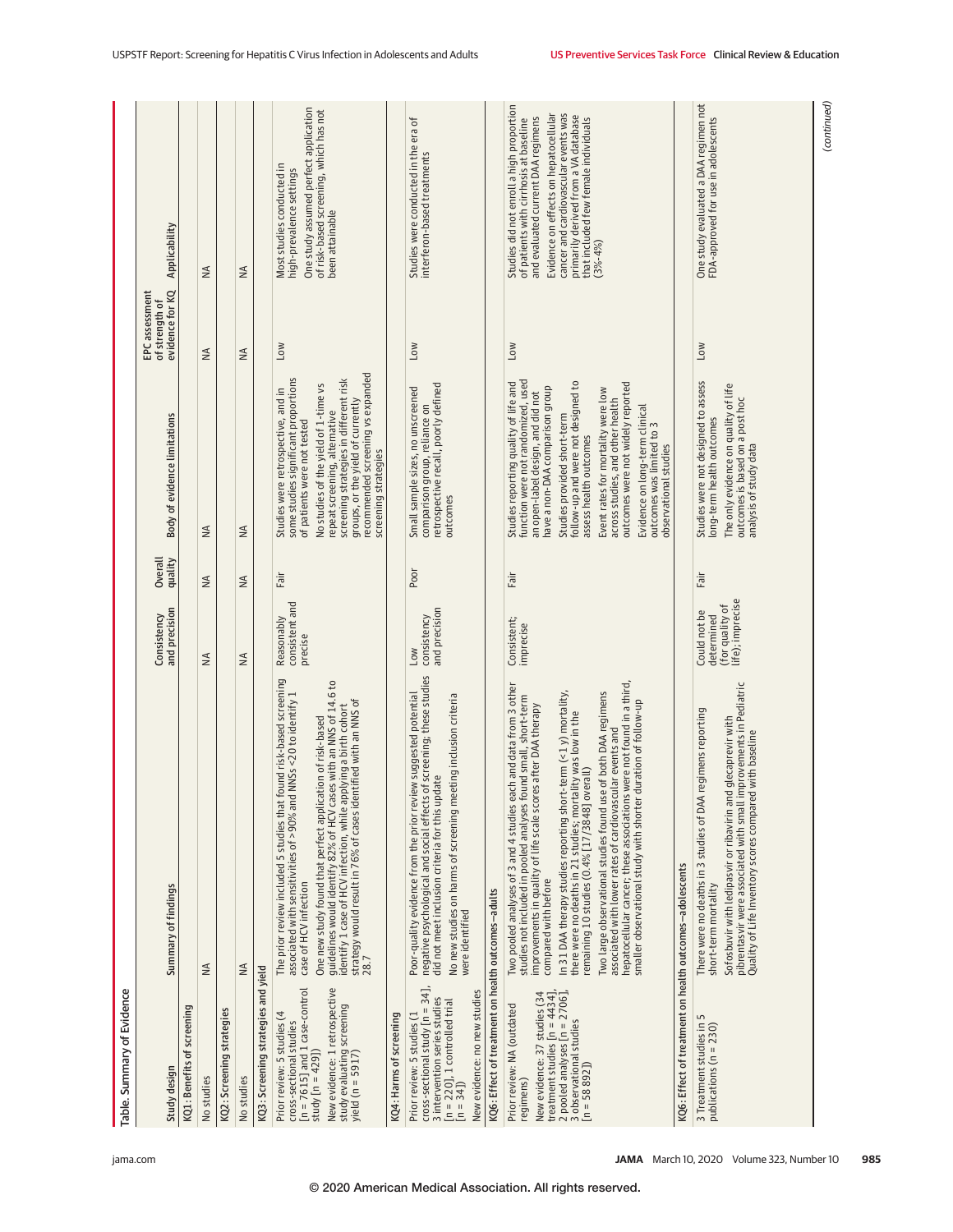| Table. Summary of Evidence (continued)                                                                                                   |                                                                                                                                                                                                                                                                                                                                                                                                                                                                                                                                                                                                                                                                                                                                                                                                |                              |                    |                                                                                                                                                                                                   |                                                     |                                                                                                                                                                                                                                                                                                                                                               |
|------------------------------------------------------------------------------------------------------------------------------------------|------------------------------------------------------------------------------------------------------------------------------------------------------------------------------------------------------------------------------------------------------------------------------------------------------------------------------------------------------------------------------------------------------------------------------------------------------------------------------------------------------------------------------------------------------------------------------------------------------------------------------------------------------------------------------------------------------------------------------------------------------------------------------------------------|------------------------------|--------------------|---------------------------------------------------------------------------------------------------------------------------------------------------------------------------------------------------|-----------------------------------------------------|---------------------------------------------------------------------------------------------------------------------------------------------------------------------------------------------------------------------------------------------------------------------------------------------------------------------------------------------------------------|
| Study design                                                                                                                             | Summary of findings                                                                                                                                                                                                                                                                                                                                                                                                                                                                                                                                                                                                                                                                                                                                                                            | and precision<br>Consistency | Overall<br>quality | Body of evidence limitations                                                                                                                                                                      | evidence for KQ<br>EPC assessment<br>of strength of | Applicability                                                                                                                                                                                                                                                                                                                                                 |
| KQ7: Effect of treatment on SVR-adults                                                                                                   |                                                                                                                                                                                                                                                                                                                                                                                                                                                                                                                                                                                                                                                                                                                                                                                                |                              |                    |                                                                                                                                                                                                   |                                                     |                                                                                                                                                                                                                                                                                                                                                               |
| RCTs and 41 nonrandomized<br>New evidence: 49 studies (8<br>Prior review: NA (outdated<br>treatment studies;<br>$n = 10181$<br>regimens) | In 49 treatment studies, SVR rates with DAA therapies ranged from<br>results were also similar in trials that stratified patients according<br>80%; RR, 1.22 (95% CI<br>subgroup analyses based on study quality, geographic setting,<br>fibrosis status, prior treatment experience, and other factors;<br>95% to 100% across genotypes; estimates were consistent in<br>DAA vs placebo (1 RCT): SVR, 99% vs 0%; RR, 231.6 (95% CI<br>1.09-1.37) and 99% vs 66%; RR, 1.50 (95% Cl, 1.22-1.85)<br>to age, sex, race or ethnicity, or treatment experience<br>DAA vs telaprevir (2 RCTs): SVR, 98% vs<br>14.6-3680)                                                                                                                                                                             | Consistent;<br>precise       | Good               | P<br>Most DAA studies did not include<br>All studies were industry-funded<br>genotype 1 and more limited for<br>Evidence was most robust for<br>non-DAA comparison group<br>genotypes 2 through 6 | High                                                | Trials did not enroll a high proportion of<br>Persons with current or recent drug use<br>Most trials were conducted in the US or<br>Most studies enrolled predominantly<br>patients with cirrhosis at baseline<br>Europe or were multinational<br>recommended DAA regimens<br>SVR rates based on currently<br>excluded from most trials<br>white participants |
| KQ7: Effect of treatment on SVR-adolescents                                                                                              |                                                                                                                                                                                                                                                                                                                                                                                                                                                                                                                                                                                                                                                                                                                                                                                                |                              |                    |                                                                                                                                                                                                   |                                                     |                                                                                                                                                                                                                                                                                                                                                               |
| nonrandomized treatment<br>studies ( $n = 348$ )<br>Prior review: NA<br>New evidence: 7                                                  | In 7 treatment studies, the SVR rate ranged from 97% to 100%<br>Rates were similar when stratified according to DAA treatment<br>regimen, genotype, and treatment history                                                                                                                                                                                                                                                                                                                                                                                                                                                                                                                                                                                                                      | Consistent;<br>imprecise     | Fair               | genotype 2 and 4 infection was very<br>Four studies were industry-funded<br>Evidence in adolescents with<br>limited ( $n = 20$ )                                                                  | Fair                                                | Three studies evaluated DAA regimens<br>(primarily US and Europe) and 3 were<br>Four studies were multinational<br>not FDA-approved for use in<br>conducted in Egypt<br>adolescents                                                                                                                                                                           |
| KQ8: Harms of treatment-adults: DAA vs placebo                                                                                           |                                                                                                                                                                                                                                                                                                                                                                                                                                                                                                                                                                                                                                                                                                                                                                                                |                              |                    |                                                                                                                                                                                                   |                                                     |                                                                                                                                                                                                                                                                                                                                                               |
| 4 Randomized trials<br>$(n = 2113)$                                                                                                      | Serious adverse events (4 trials): RR, 1.90 (95% Cl, 0.73-4.95),<br>Withdrawal due to adverse events (4 trials): RR, 0.47 (95% CI,<br>Headache (4 trials): RR, 1.12 (95% Cl, 0.91-1.37); $l^2 = 0$ %<br>Nausea (3 trials): RR, 1.42 (95% Cl, 1.00-2.03); $l^2 = 10%$<br>Diarrhea (2 trials): RR, 1.53 (95% Cl, 0.88-2.68); $l^2 = 29%$<br>Fatigue (3 trials): RR, 1.05 (95% Cl,<br>5% CI, 1.02-1.24);<br>Pooled adverse event rates, DAA vs placebo:<br>Any adverse event (4 trials): RR, 1.12 (9.<br>$0.14 - 1.58$ ; $l^2 = 14\%$<br>$I^2 = 46\%$<br>$I^2 = 0\%$                                                                                                                                                                                                                              | Consistent;<br>precise       | Fair               | Reporting of methods used to assess<br>Few trials compared a DAA regimen<br>Trials did not report long-term<br>and define was suboptimal<br>with placebo<br>follow-up                             | Moderate                                            | See KQ7                                                                                                                                                                                                                                                                                                                                                       |
|                                                                                                                                          | KQ8: Harms of treatment-adults: DAA vs other antiviral treatment                                                                                                                                                                                                                                                                                                                                                                                                                                                                                                                                                                                                                                                                                                                               |                              |                    |                                                                                                                                                                                                   |                                                     |                                                                                                                                                                                                                                                                                                                                                               |
| $2$ RCTs (n = 459)                                                                                                                       | Serious adverse events (2 trials): RR, 0.08 (95% Cl, 0.02-0.34);<br>Withdrawal due to adverse events (2 trials): RR, 0.06 (95% CI<br>Pooled adverse event rates, DAA vs other antiviral treatment:<br>Any adverse event (2 trials): RR, 0.65 (95% CI, 0.50-0.84);<br>Fatigue (2 trials): RR, 0.37 (95% Cl, 0.21-0.63); $l^2 = 32\%$<br>Headache (2 trials): RR, 0.70 (95% Cl, 0.52-0.95); $l^2 = 0\%$<br>Nausea (2 trials): RR, 0.31 (95% Cl, 0.16-0.59); $l^2 = 65\%$<br>Anemia (2 trials): RR, 0.09 (95% Cl,<br>Headache (2 trials): RR, 0.78 (95% Cl, 0.58-1.04); $l^2 = 0\%$<br>Anemia (2 trials): RR, 0.09 (95% Cl, 0.04-0.23); i <sup>2</sup> = 41%<br>Rash (2 trials): RR, 0.19 (95% Cl, 0.06-0.58); i <sup>2</sup> = 48%<br>$0.01 - 0.29$ ; $l^2 = 0\%$<br>$I^2 = 87\%$<br>$I^2 = 0\%$ | Consistent;<br>precise       | Fair               | Reporting of methods used to assess<br>Few trials compared a DAA regimen<br>with an older antiviral regimen<br>Trials did not report long-term<br>and define was suboptimal<br>follow-up          | Moderate                                            | See KQ7                                                                                                                                                                                                                                                                                                                                                       |
|                                                                                                                                          |                                                                                                                                                                                                                                                                                                                                                                                                                                                                                                                                                                                                                                                                                                                                                                                                |                              |                    |                                                                                                                                                                                                   |                                                     | (continued)                                                                                                                                                                                                                                                                                                                                                   |

**986 JAMA** March 10, 2020 Volume 323, Number 10 **(Reprinted)** and a structure of the printed of the printed of the printed of the printed of the printed of the printed of the printed of the printed of the printed of the pr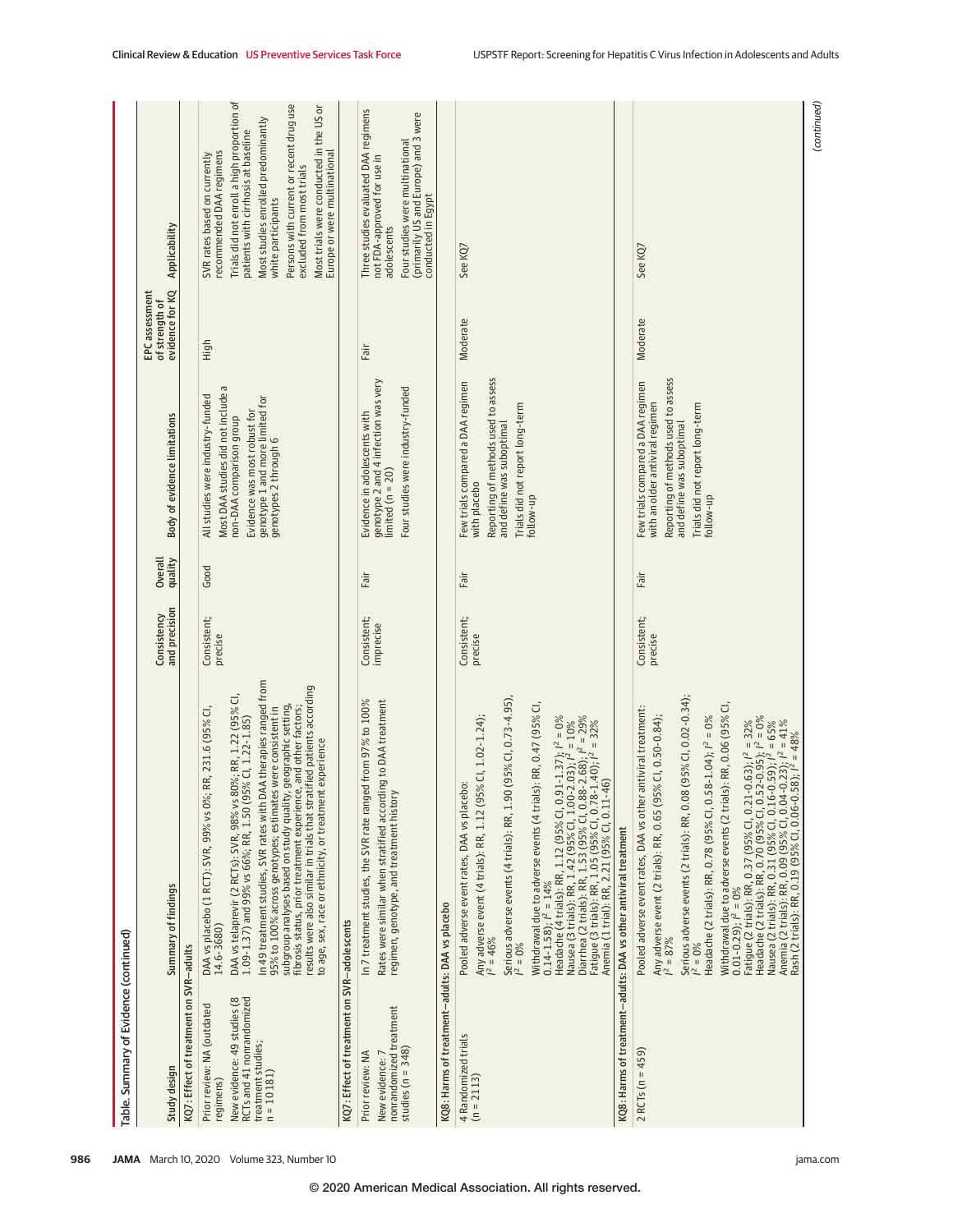| Table. Summary of Evidence (continued)                                                                                                                                                             |                                                                                                                                                                                                                                                                                                                                                                                                                                                                                                                                                                                                                                                                                                                                                                                                                                                                                             |                              |                       |                                                                                                                                                                                                                                                                                                              |                                                     |                                                                                                                                                                                                                                                                                                                                                                                                                                                                                              |
|----------------------------------------------------------------------------------------------------------------------------------------------------------------------------------------------------|---------------------------------------------------------------------------------------------------------------------------------------------------------------------------------------------------------------------------------------------------------------------------------------------------------------------------------------------------------------------------------------------------------------------------------------------------------------------------------------------------------------------------------------------------------------------------------------------------------------------------------------------------------------------------------------------------------------------------------------------------------------------------------------------------------------------------------------------------------------------------------------------|------------------------------|-----------------------|--------------------------------------------------------------------------------------------------------------------------------------------------------------------------------------------------------------------------------------------------------------------------------------------------------------|-----------------------------------------------------|----------------------------------------------------------------------------------------------------------------------------------------------------------------------------------------------------------------------------------------------------------------------------------------------------------------------------------------------------------------------------------------------------------------------------------------------------------------------------------------------|
| Study design                                                                                                                                                                                       | Summary of findings                                                                                                                                                                                                                                                                                                                                                                                                                                                                                                                                                                                                                                                                                                                                                                                                                                                                         | and precision<br>Consistency | Overall<br>quality    | <b>Body of evidence limitations</b>                                                                                                                                                                                                                                                                          | evidence for KQ<br>EPC assessment<br>of strength of | Applicability                                                                                                                                                                                                                                                                                                                                                                                                                                                                                |
| KQ8: Harms of treatment-adults: overal                                                                                                                                                             |                                                                                                                                                                                                                                                                                                                                                                                                                                                                                                                                                                                                                                                                                                                                                                                                                                                                                             |                              |                       |                                                                                                                                                                                                                                                                                                              |                                                     |                                                                                                                                                                                                                                                                                                                                                                                                                                                                                              |
| New evidence: 49 treatment<br>Prior review: NA (outdated<br>studies ( $n = 10181$ )<br>regimens)                                                                                                   | Anemia (13 studies): 2,4% (95% CI, 0,9%-6,3%); I <sup>2</sup> = 85%<br>Fatigue (37 studies): 18,4% (95% CI, 15,6%-21,7%); I <sup>2</sup> = 90%<br>Headache (42 studies): 18,7% (95% CI, 15,6%-22,2%); I <sup>2</sup> = 90%<br>Serious adverse events (44 studies): 1.9% (95% Cl, 1.5%-2.4%);<br>Any adverse event (44 studies): 73.3% (95% Cl, 68.0%-78.1%);<br>Withdrawal due to adverse events (44 studies): 0.4% (95% CI,<br>Nausea (36 studies): 11.1% (95% Cl, 9.1%-13.5%); $l^2 = 82%$<br>Diarrhea (19 studies): 8.7% (95% Cl, 7.0%-10.8%); $l^2 = 62%$<br>Vomiting (6 studies): 5.8% (95% Cl, 3.4%-9.7%); $l^2 = 43%$<br>Rash (17 studies): 5.4% (95% Cl, 4.1% to<br>Pooled adverse events rates for currently recommended DAA<br>$%-9.9\%$ ; $l^2 = 58\%$<br>Insomnia (18 studies): 8.1% (95% CI, 6.7<br>$0.3\% - 0.6\%$ ; $l^2 = 0\%$<br>regimens:<br>$1^2 = 95\%$<br>$1^2 = 33\%$ | Consistent;<br>precise       | Fair                  | Reporting of methods used to assess<br>Estimates were without a non-DAA<br>Studies did not report long-term<br>and define was suboptimal<br>comparison group<br>follow-up                                                                                                                                    | Moderate                                            | See KQ7                                                                                                                                                                                                                                                                                                                                                                                                                                                                                      |
| KQ8: Harms of treatment-adolescents                                                                                                                                                                |                                                                                                                                                                                                                                                                                                                                                                                                                                                                                                                                                                                                                                                                                                                                                                                                                                                                                             |                              |                       |                                                                                                                                                                                                                                                                                                              |                                                     |                                                                                                                                                                                                                                                                                                                                                                                                                                                                                              |
| New evidence: 7 treatment<br>studies ( $n = 348$ )<br>Prior review: NA                                                                                                                             | The rate of any adverse event was 27% in 1 study and 71%-87% in 4<br>3 joint injury) in 1 study<br>Five studies reported no withdrawals due to adverse events<br>Gastrointestinal adverse events (5 studies): 3%-28%<br>There was 1 serious adverse event (grade<br>Headache (7 studies): 3%-48%<br>Fatigue (7 studies): 5%-53%<br>Specific adverse event rates:<br>Insomnia (1 study): 23%<br>studies                                                                                                                                                                                                                                                                                                                                                                                                                                                                                      | Inconsistent;<br>imprecise   | Fair                  | harms was suboptimal and long-term<br>follow-up (>48 wk) was not reported<br>Reporting of methods used to assess<br>There was high variability in adverse<br>event rates, with no clear trends<br>Studies did not have a non-DAA<br>when results were stratified<br>according to regimen<br>comparison group | Fair                                                | See KQ6-adolescents                                                                                                                                                                                                                                                                                                                                                                                                                                                                          |
| KQ9: Association between SVR and health outcomes                                                                                                                                                   |                                                                                                                                                                                                                                                                                                                                                                                                                                                                                                                                                                                                                                                                                                                                                                                                                                                                                             |                              |                       |                                                                                                                                                                                                                                                                                                              |                                                     |                                                                                                                                                                                                                                                                                                                                                                                                                                                                                              |
| Prior review: 19 cohort studies<br>from cohort studies included<br>90 468 from new studies])<br>$(n = 116659)$ [n = 26 191<br>New evidence: 30 studies<br>in the prior report + n<br>$(n = 30692)$ | Pooled estimates for health outcomes for SVR vs no SVR, in studies<br>all new): HR, 0.36 (95%<br>new): HR, 0.29 (95% CI<br>11 (95% CI, 0.04-0.27);<br>duration of follow-up, geographic setting, and level of statistical<br>atified according to<br>All-cause mortality (13 studies, 5 new): HR, 0.40 (95% CI,<br>hosis at baseline:<br>Hepatocellular carcinoma (20 studies, 16<br>0.23-0.38); $l^2 = 19\%$<br>in which <25% of the population had cirr<br>Liver mortality (4 studies, 0 new): HR, 0.<br>Estimates were consistent in analyses str<br>adjustment for potential confounders<br>$0.28 - 0.56$ ; $l^2 = 52\%$<br>$l^2 = 0\%$                                                                                                                                                                                                                                                 | Consistent,<br>precise       | Fair                  | About half (13) of the studies did not<br>Some studies appeared to evaluate<br>confounders in analyses (age, sex,<br>overlapping patient populations<br>address 4 prespecified potential<br>Studies are observational and<br>fibrosis stage, and genotype)<br>susceptible to confounding                     | Fair                                                | Studies did not enroll a high proportion<br>interferon-based therapy; evidence on<br>SVR after DAA therapy was limited to 2<br>conducted in Asia, but results similar<br>of patients with cirrhosis at baseline<br>Six of 7 US studies conducted in VA<br>Most studies evaluated SVR after<br>studies, one of which reported<br>interferon-containing therapy<br>More than one-half of studies<br>Patients primarily received<br>in US/Europe studies<br>imprecise estimates.<br>populations |
|                                                                                                                                                                                                    | Abbreviations: DAA, direct-acting antiviral; EPC, Evidence-based Practice Center; FDA, US Food and Drug<br>A, not applicable;<br>Administration; HCV, hepatitis C virus; HR, hazard ratio; KQ, key question; N                                                                                                                                                                                                                                                                                                                                                                                                                                                                                                                                                                                                                                                                              |                              | VA, Veterans Affairs. | NNS, number needed to screen; RCT, randomized clinical trial; RR, relative risk; SVR, sustained virologic response;                                                                                                                                                                                          |                                                     |                                                                                                                                                                                                                                                                                                                                                                                                                                                                                              |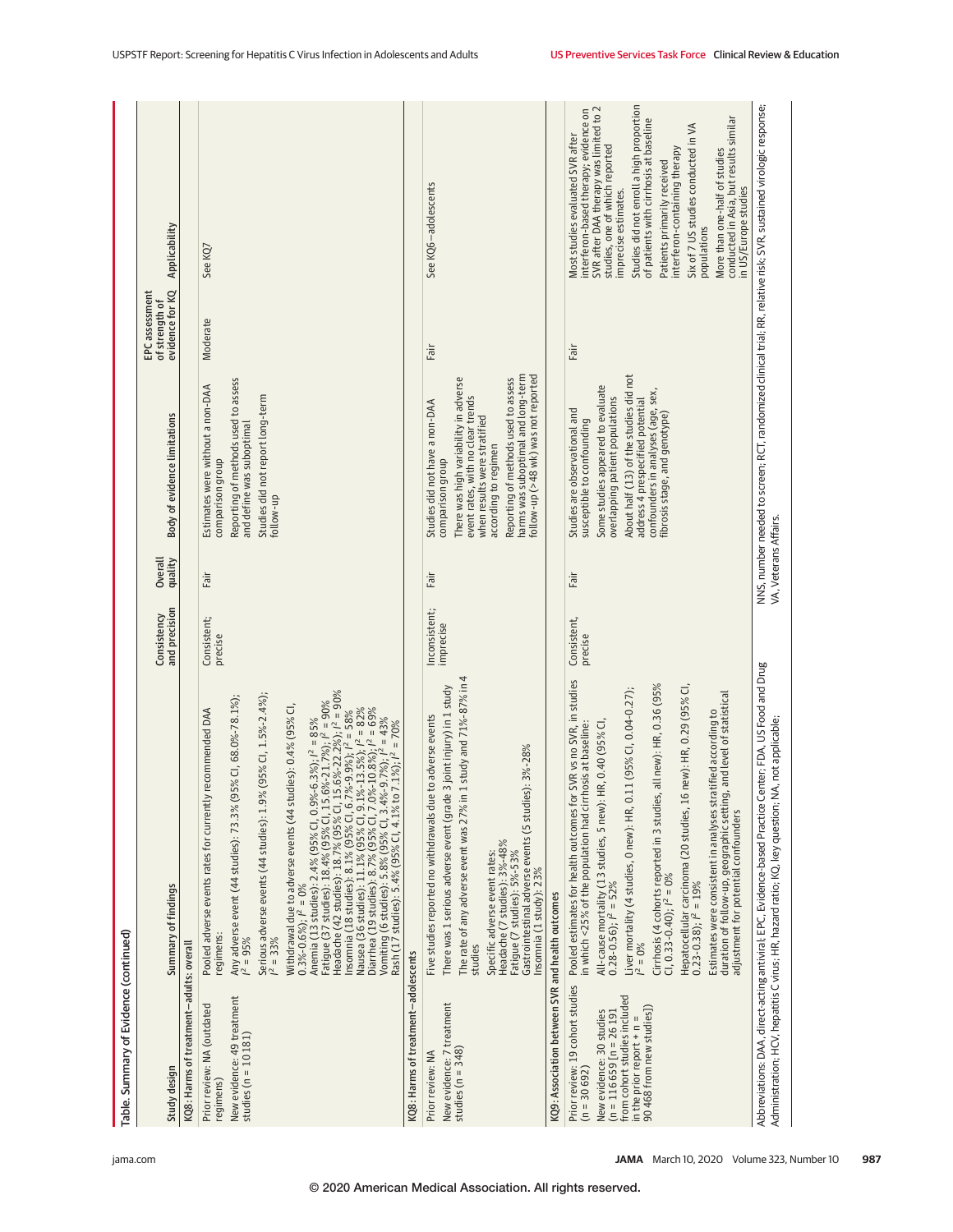randomized trials of treatment vs no treatment would be ethically challenging and difficult to carry out. Alternatively, large cohort studies that measure important confounders could be highly informative. Trials and cohort studies that measure effects on quality of life, function, and extrahepatic effects of HCV infection would also be helpful for understanding effects of DAA regimens on these shorterterm clinical outcomes. Studies on the association between SVR after DAA therapy and clinical outcomes would help to verify the link between SVR and clinical outcomes with current DAA therapies. Additional studies would be helpful for confirming the effectiveness of DAA regimens in adolescents, including long-term outcomes.<sup>114</sup> Well-designed prospective studies are needed to understand the effects of different HCV screening strategies, including repeat screening, on diagnostic yield.

#### Limitations

This review has several limitations. First, because there were few randomized trials of current DAA regimens, nonrandomized treatment studies were included, among which were studies without a non-DAA therapy comparison group. Causality cannot be concluded from such studies. Nonetheless, such studies were considered highly informative for SVR, an objective measure with rates without treatment close to zero. However, more subjective outcomes such as quality of life, function, and adverse events are more difficult to interpret in the absence of randomization or a comparison group. Second, no study of DAA therapy was conducted in screen-detected patients, and few studies reported

presence or severity of baseline symptoms. Therefore, to evaluate effectiveness of DAA therapies in populations likely to be identified by screening, this report selected studies based on proxy factors, specifically a low prevalence of cirrhosis and prior DAA experience. Research studies of DAA therapy could overestimate SVR rates compared with typical clinical practice. However, observational studies reported SVR rates of 90%, only modestly lower than observed in the trials.<sup>115,116</sup>

Third, some studies of DAA therapy in adolescents evaluated regimens approved for adults but not children. Fourth, evidence on potential long-term harms of DAA therapy exposure was limited. However, limited evidence indicates no increased risk of hepatocellular carcinoma with DAA therapy compared with interferonbased therapy through around 3 years of follow-up.<sup>68</sup>

Fifth, non–English-language articles were excluded. Sixth, formal assessment for small sample effects (a potential marker of publication bias) using graphical or statistical methods was not performed because of the small number of randomized trials.

# **Conclusions**

Direct evidence on the effects of HCV screening on clinical outcomes remains unavailable, but all-oral DAA regimens were associated with SVR rates greater than 95% and few short-term harms relative to older antiviral therapies. An SVR after antiviral therapy was associated with improved clinical outcomes compared with no SVR.

#### ARTICLE INFORMATION

**Accepted for Publication:** December 3, 2019.

**Published Online:** March 2, 2020. doi:10.1001/jama.2019.20788

**Correction:** This article was corrected online on March 10, 2020, for incorrect data in the abstract Conclusions, incorrect presentation in Figure 1, and incorrect data in Figure 3.

**Author Contributions:** Dr Chou had full access to all of the data in the study and takes responsibility for the integrity of the data and the accuracy of the data analysis.

Concept and design: Chou, Wagner, Jou. Acquisition, analysis, or interpretation of data: All authors.

Drafting of the manuscript: Chou, Dana, Fu, Wagner, Ramirez, Grusing.

Critical revision of the manuscript for important intellectual content: Chou, Zakher, Jou. Statistical analysis: Chou, Dana, Fu.

Obtained funding: Chou.

Administrative, technical, or material support: Dana, Wagner, Grusing.

Supervision: Chou, Wagner, Jou.

**Conflict of Interest Disclosures:** Dr Chou reported receiving personal fees from the World Health Organization. Dr Fu reported receiving grants from Oregon Health & Science University. No other disclosures were reported.

**Funding/Support:** This research was funded under contract HHSA290201500009i, Task Order 7, from the Agency for Healthcare Research and Quality (AHRQ), US Department of Health and Human Services, under a contract to support the US Preventive Services Task Force (USPSTF).

**Role of the Funder/Sponsor:** Investigators worked with USPSTF members and AHRQ staff to develop the scope, analytic framework, and key questions for this review. AHRQ had no role in study selection, quality assessment, or synthesis. AHRQ staff provided project oversight, reviewed the report to ensure that the analysis met methodological standards, and distributed the draft for peer review. Otherwise, AHRQ had no role in the conduct of the study; collection, management, analysis, and interpretation of the data; and preparation, review, or approval of the manuscript findings. The opinions expressed in this document are those of the authors and do not reflect the official position of AHRQ or the US Department of Health and Human Services.

**Additional Contributions:** We thank the AHRQ Medical Officer (Iris Mabry-Hernandez, MD). We also acknowledge past and current USPSTF members who contributed to topic deliberations. The USPSTF members, external reviewers, and federal partner reviewers did not receive financial compensation for their contributions.

**Additional Information:** A draft version of this evidence report underwent external peer review from 6 content experts (Michael F. Chang, MD, Oregon Health & Science University; Oluwaseun Falade-Nwulia, MBBS, Johns Hopkins University; Yngve Falck-Ytter, MD, Louis Stokes VA Cleveland Medical Center; Brenna L. Hughes, MD, Duke University; Karla Thornton, MD, University of New Mexico; and John W. Ward, MD, Task Force for Global Health Inc) and 3 federal partners representing the Centers for Disease Control and Prevention and 1 federal partner representing the National Institutes of Health, National Institute of

Allergy and Infectious Diseases. None of the reviewers received compensation for their role in reviewing the report. Comments from reviewers were presented to the USPSTF during its deliberation of the evidence and were considered in preparing the final evidence review.

**Editorial Disclaimer:** This evidence report is presented as a document in support of the accompanying USPSTF Recommendation Statement. It did not undergo additional peer review after submission to JAMA.

#### **REFERENCES**

**1**. Hofmeister MG, Rosenthal EM, Barker LK, et al. Estimating prevalence of hepatitis C virus infection in the United States, 2013-2016. Hepatology. 2019; 69(3):1020-1031. doi:10.1002/hep.30297

**2**. Centers for Disease Control and Prevention (CDC). Surveillance for viral hepatitis—United States, 2016. Updated October 1, 2018. Accessed June 25, 2019. https://www.cdc.gov/hepatitis/ statistics/2016surveillance/commentary.htm

**3**. Squires JE, Balistreri WF. Hepatitis C virus infection in children and adolescents. Hepatol Commun. 2017;1(2):87-98. doi:10.1002/hep4.1028

**4**. Moyer VA; U.S. Preventive Services Task Force. Screening for hepatitis C virus infection in adults: U.S. Preventive Services Task Force recommendation statement. Ann Intern Med. 2013; 159(5):349-357. doi:10.7326/0003-4819-159-5- 201309030-00672

**5**. Chou R, Cottrell EB, Wasson N, Rahman B, Guise JM. Screening for hepatitis C virus infection in adults: a systematic review for the U.S. Preventive Services Task Force. Ann Intern Med. 2013;158(2):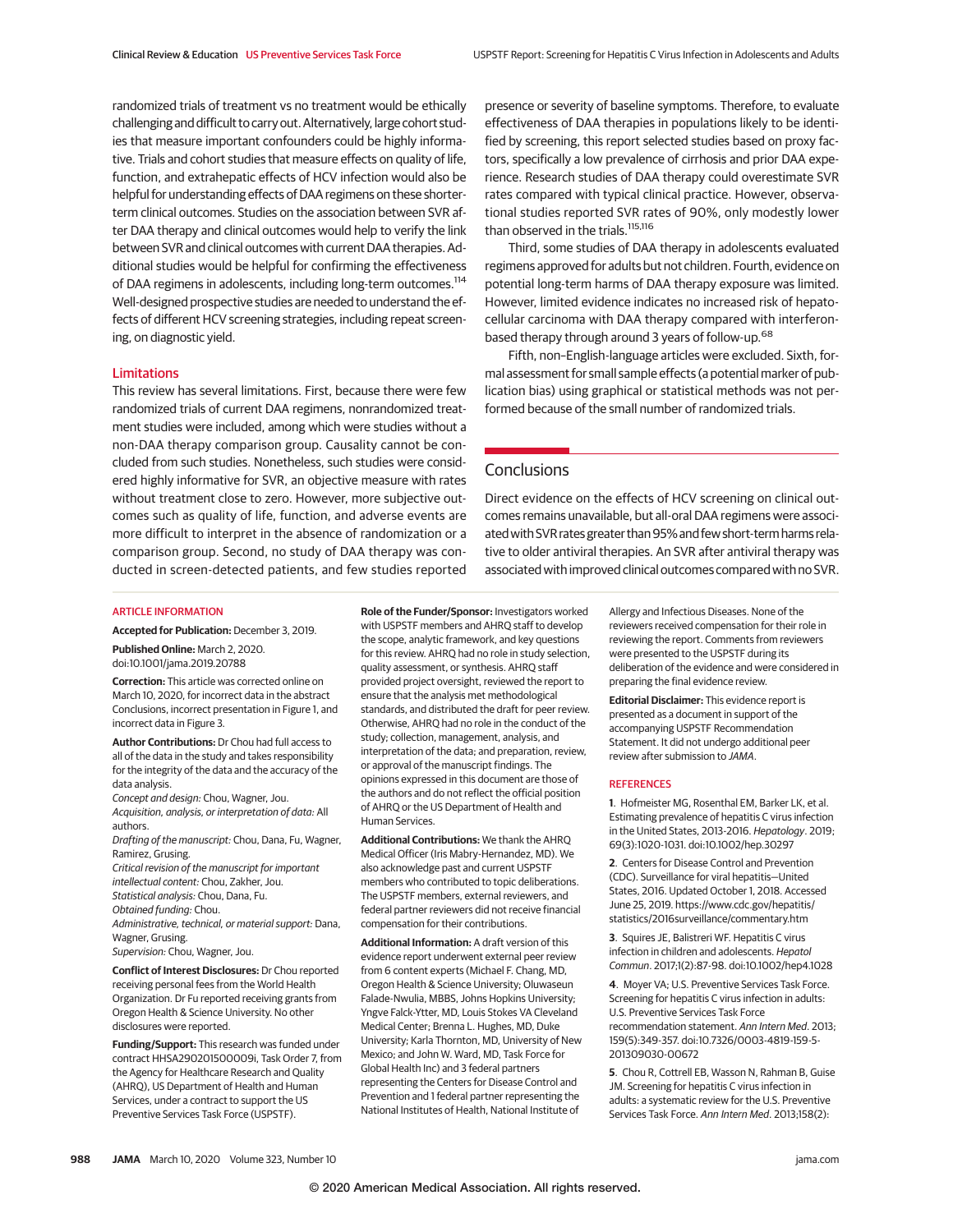101-108. doi:10.7326/0003-4819-158-2-201301150- 00574

**6**. Chou R, Cottrell E, Wasson N, Rahman B, Guise J-M. Screening for Hepatitis C Virus Infection in Adults: Comparative Effectiveness Review No. 69. Agency for Healthcare Research and Quality; 2012. AHRQ publication 12(13)-EHC090-EF.

**7**. Chou R, Hartung D, Rahman B, Wasson N, Cottrell E, Fu R. Treatment for Hepatitis C Virus Infection in Adults. Agency for Healthcare Research and Quality; 2012.

**8**. Chou R, Hartung D, Rahman B, Wasson N, Cottrell EB, Fu R. Comparative effectiveness of antiviral treatment for hepatitis C virus infection in adults: a systematic review. Ann Intern Med. 2013; 158(2):114-123. doi:10.7326/0003-4819-158-2- 201301150-00576

**9**. Chou R, Hartung D, Rahman B, Wasson N, Cottrell E, Fu R. Treatment for Hepatitis C Virus Infection in Adults: Comparative Effectiveness Review No. 76. Agency for Healthcare Research and Quality; 2012. AHRQ publication 12(13)-EHC113-EF.

**10**. American Association for the Study of Liver Diseases, Infectious Diseases Society of America. HCV guidance: recommendations for testing, managing, and treating hepatitis C: overview of cost, reimbursement, and cost-effectiveness considerations for hepatitis C treatment regimens. Updated September 21, 2017. Accessed June 25, 2019. https://www.hcvguidelines.org/evaluate/cost

**11**. Higgins JP, Thompson SG. Quantifying heterogeneity in a meta-analysis. Stat Med. 2002; 21(11):1539-1558. doi:10.1002/sim.1186

**12**. Dore GJ, Conway B, Luo Y, et al. Efficacy and safety of ombitasvir/paritaprevir/r and dasabuvir compared to IFN-containing regimens in genotype 1 HCV patients: the MALACHITE-I/II trials. J Hepatol. 2016;64(1):19-28. doi:10.1016/j.jhep.2015.08.015

**13**. Feld JJ, Kowdley KV, Coakley E, et al. Treatment of HCV with ABT-450/r-ombitasvir and dasabuvir with ribavirin. N Engl J Med. 2014;370(17):1594-1603. doi:10.1056/NEJMoa1315722

**14**. Feld JJ, Jacobson IM, Hézode C, et al; ASTRAL-1 Investigators. Sofosbuvir and velpatasvir for HCV genotype 1, 2, 4, 5, and 6 infection. N Engl J Med. 2015;373(27):2599-2607. doi:10.1056/ NEJMoa1512610

**15**. Foster GR, Afdhal N, Roberts SK, et al; ASTRAL-2 Investigators; ASTRAL-3 Investigators. Sofosbuvir and velpatasvir for HCV genotype 2 and 3 infection. N Engl J Med. 2015;373(27):2608-2617. doi:10.1056/NEJMoa1512612

**16**. Kumada H, Chayama K, Rodrigues L Jr, et al. Randomized phase 3 trial of ombitasvir/ paritaprevir/ritonavir for hepatitis C virus genotype 1b-infected Japanese patients with or without cirrhosis. Hepatology. 2015;62(4):1037-1046. doi: 10.1002/hep.27972

**17**. Wei L, Jia JD, Wang FS, et al; C-CORAL Investigators. Efficacy and safety of elbasvir/grazoprevir in participants with hepatitis C virus genotype 1, 4, or 6 infection from the Asia-Pacific region and Russia: final results from the randomized C-CORAL study. J Gastroenterol Hepatol. 2019;34(1):12-21.

**18**. Abergel A, Metivier S, Samuel D, et al. Ledipasvir plus sofosbuvir for 12 weeks in patients with hepatitis C genotype 4 infection. Hepatology. 2016;64(4):1049-1056. doi:10.1002/hep.28706

**19**. Abergel A, Asselah T, Metivier S, et al. Ledipasvir-sofosbuvir in patients with hepatitis C virus genotype 5 infection: an open-label, multicentre, single-arm, phase 2 study. Lancet Infect Dis. 2016;16(4):459-464. doi:10.1016/S1473- 3099(15)00529-0

**20**. Afdhal N, Zeuzem S, Kwo P, et al; ION-1 Investigators. Ledipasvir and sofosbuvir for untreated HCV genotype 1 infection. N Engl J Med. 2014;370(20):1889-1898. doi:10.1056/ NEJMoa1402454

**21**. Ahmed OA, Kaisar HH, Badawi R, et al. Efficacy and safety of sofosbuvir-ledipasvir for treatment of a cohort of Egyptian patients with chronic hepatitis C genotype 4 infection. Infect Drug Resist. 2018;11: 295-298. doi:10.2147/IDR.S153060

**22**. Andreone P, Colombo MG, Enejosa JV, et al. ABT-450, ritonavir, ombitasvir, and dasabuvir achieves 97% and 100% sustained virologic response with or without ribavirin in treatment-experienced patients with HCV genotype 1b infection. Gastroenterology. 2014;147 (2):359-365. doi:10.1053/j.gastro.2014.04.045

**23**. Asselah T, Kowdley KV, Zadeikis N, et al. Efficacy of glecaprevir/pibrentasvir for 8 or 12 weeks in patients with hepatitis C virus genotype 2, 4, 5, or 6 infection without cirrhosis. Clin Gastroenterol Hepatol. 2018;16(3):417-426. doi:10. 1016/j.cgh.2017.09.027

**24**. Asselah T, Lee SS, Yao BB, et al. Efficacy and safety of glecaprevir/pibrentasvir in patients with chronic hepatitis C virus genotype 5 or 6 infection (ENDURANCE-5,6): an open-label, multicentre, phase 3b trial. Lancet Gastroenterol Hepatol. 2019;4 (1):45-51. doi:10.1016/S2468-1253(18)30341-8

25. Brown A, Hézode C, Zuckerman E, et al-C-SCAPE Study Investigators. Efficacy and safety of 12 weeks of elbasvir  $\pm$  grazoprevir  $\pm$  ribavirin in participants with hepatitis C virus genotype 2, 4, 5 or 6 infection: the C-SCAPE study. J Viral Hepat. 2018;25(5):457-464. doi:10.1111/jvh.12801

**26**. Chayama K, Suzuki F, Karino Y, et al. Efficacy and safety of glecaprevir/pibrentasvir in Japanese patients with chronic genotype 1 hepatitis C virus infection with and without cirrhosis. J Gastroenterol. 2018;53(4):557-565. doi:10.1007/s00535-017-1391- 5

**27**. Chuang WL, Chien RN, Peng CY, et al. Ledipasvir/sofosbuvir fixed-dose combination tablet in Taiwanese patients with chronic genotype 1 hepatitis C virus. J Gastroenterol Hepatol. 2016;31 (7):1323-1329. doi:10.1111/jgh.13305

**28**. Everson GT, Towner WJ, Davis MN, et al. Sofosbuvir with velpatasvir in treatment-naive noncirrhotic patients with genotype 1 to 6 hepatitis C virus infection: a randomized trial. Ann Intern Med. 2015;163(11):818-826. doi:10.7326/M15-1000

**29**. Ferenci P, Bernstein D, Lalezari J, et al; PEARL-III Study; PEARL-IV Study. ABT-450/r-ombitasvir and dasabuvir with or without ribavirin for HCV. N Engl J Med. 2014;370 (21):1983-1992. doi:10.1056/NEJMoa1402338

**30**. Gane EJ, Hyland RH, An D, et al. Efficacy of ledipasvir and sofosbuvir, with or without ribavirin, for 12 weeks in patients with HCV genotype 3 or 6 infection. Gastroenterology. 2015;149(6):1454-1461. doi:10.1053/j.gastro.2015.07.063

**31**. Grebely J, Dalgard O, Conway B, et al; SIMPLIFY Study Group. Sofosbuvir and velpatasvir for

hepatitis C virus infection in people with recent injection drug use (SIMPLIFY): an open-label, single-arm, phase 4, multicentre trial. Lancet Gastroenterol Hepatol. 2018;3(3):153-161. doi:10.1016/S2468-1253(17)30404-1

**32**. Grebely J, Conway B, Cunningham EB, et al; D3FEAT Study Group. Paritaprevir, ritonavir, ombitasvir, and dasabuvir with and without ribavirin in people with HCV genotype 1 and recent injecting drug use or receiving opioid substitution therapy. Int J Drug Policy. 2018;62:94-103. doi:10. 1016/j.drugpo.2018.10.004

**33**. Hézode C, Asselah T, Reddy KR, et al. Ombitasvir plus paritaprevir plus ritonavir with or without ribavirin in treatment-naive and treatment-experienced patients with genotype 4 chronic hepatitis C virus infection (PEARL-I): a randomised, open-label trial. Lancet. 2015;385 (9986):2502-2509. doi:10.1016/S0140-6736(15) 60159-3

**34**. Kowdley KV, Gordon SC, Reddy KR, et al; ION-3 Investigators. Ledipasvir and sofosbuvir for 8 or 12 weeks for chronic HCV without cirrhosis. N Engl J Med. 2014;370(20):1879-1888. doi:10.1056/ NE IMoa1402355

**35**. Kowdley KV, Lawitz E, Poordad F, et al. Phase 2b trial of interferon-free therapy for hepatitis C virus genotype 1. N Engl J Med. 2014;370(3):222-232. doi:10.1056/NEJMoa1306227

**36**. Kumada H, Suzuki Y, Karino Y, et al. The combination of elbasvir and grazoprevir for the treatment of chronic HCV infection in Japanese patients: a randomized phase II/III study. J Gastroenterol. 2017;52(4):520-533. doi:10.1007/ s00535-016-1285-y

**37**. Kwo P. Gitlin N. Nahass R, et al. Simeprevir plus sofosbuvir (12 and 8 weeks) in hepatitis C virus genotype 1-infected patients without cirrhosis: OPTIMIST-1, a phase 3, randomized study. Hepatology. 2016;64(2):370-380. doi:10.1002/hep.28467

**38**. Lalezari J, Sullivan JG, Varunok P, et al. Ombitasvir/paritaprevir/r and dasabuvir plus ribavirin in HCV genotype 1–infected patients on methadone or buprenorphine. J Hepatol. 2015;63 (2):364-369. doi:10.1016/j.jhep.2015.03.029

**39**. Lawitz E, Sulkowski MS, Ghalib R, et al. Simeprevir plus sofosbuvir, with or without ribavirin, to treat chronic infection with hepatitis C virus genotype 1 in non-responders to pegylated interferon and ribavirin and treatment-naive patients: the COSMOS randomised study. Lancet. 2014;384(9956):1756-1765. doi:10.1016/S0140-6736 (14)61036-9

**40**. Lawitz E, Poordad FF, Pang PS, et al. Sofosbuvir and ledipasvir fixed-dose combination with and without ribavirin in treatment-naive and previously treated patients with genotype 1 hepatitis C virus infection (LONESTAR): an open-label, randomised, phase 2 trial. Lancet. 2014; 383(9916):515-523. doi:10.1016/S0140-6736(13) 62121-2

**41**. Lawitz E, Makara M, Akarca US, et al. Efficacy and safety of ombitasvir, paritaprevir, and ritonavir in an open-label study of patients with genotype 1b chronic hepatitis C virus infection with and without cirrhosis. Gastroenterology. 2015;149(4):971-80. doi:10.1053/j.gastro.2015.07.001

**42**. Lim YS, Ahn SH, Lee KS, et al. A phase IIIb study of ledipasvir/sofosbuvir fixed-dose combination tablet in treatment-naïve and treatment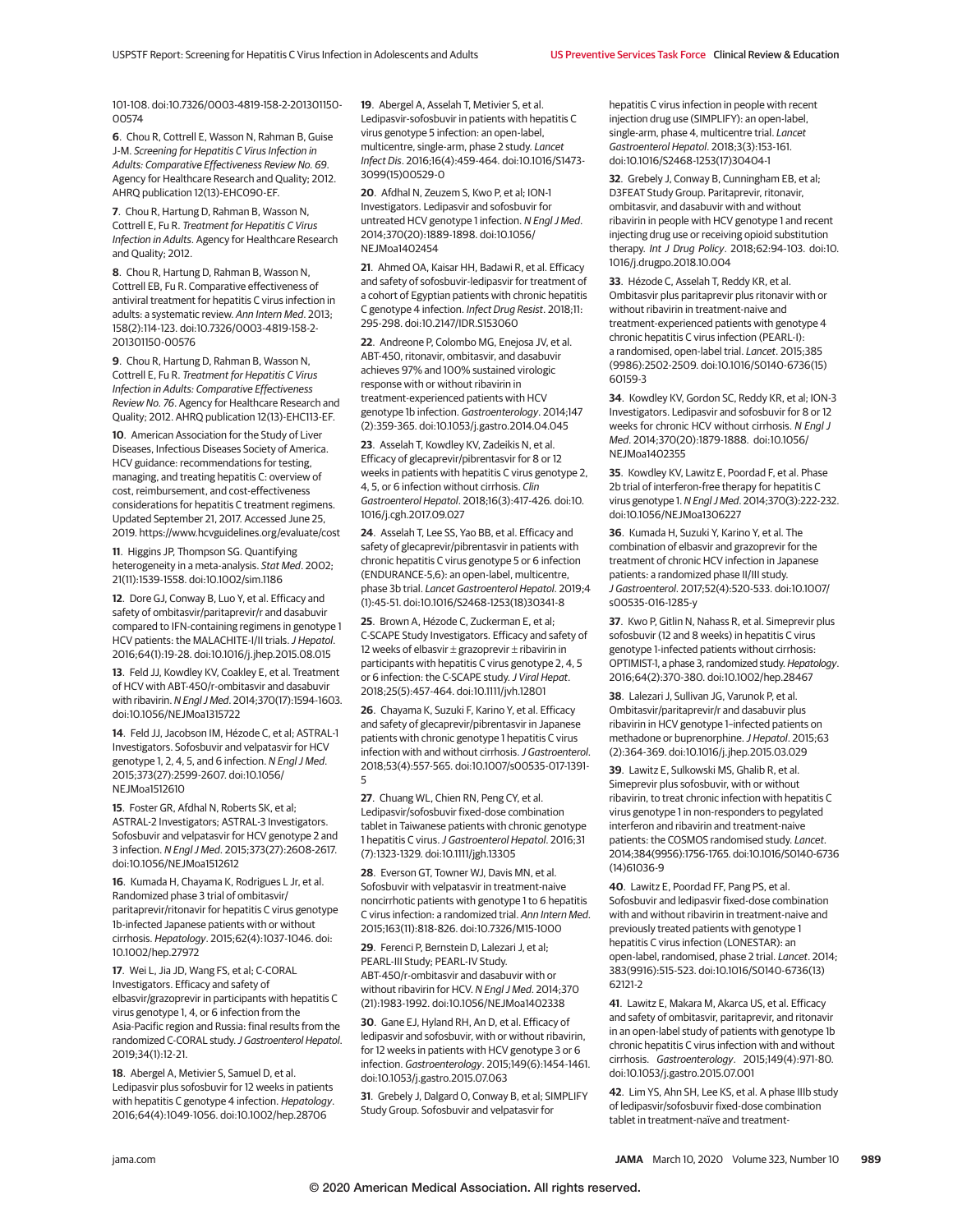experienced Korean patients chronically infected with genotype 1 hepatitis C virus. Hepatol Int. 2016; 10(6):947-955. doi:10.1007/s12072-016-9726-5

**43**. Nelson DR, Cooper JN, Lalezari JP, et al; ALLY-3 Study Team. All-oral 12-week treatment with daclatasvir plus sofosbuvir in patients with hepatitis C virus genotype 3 infection: ALLY-3 phase III study. Hepatology. 2015;61(4):1127-1135. doi:10.1002/hep. 27726

**44**. Pianko S, Flamm SL, Shiffman ML, et al. Sofosbuvir plus velpatasvir combination therapy for treatment-experienced patients with genotype 1 or 3 hepatitis C virus infection: a randomized trial. Ann Intern Med. 2015;163(11):809-817. doi:10.7326/M15- 1014

**45**. Poordad F, Felizarta F, Asatryan A, et al. Glecaprevir and pibrentasvir for 12 weeks for hepatitis C virus genotype 1 infection and prior direct-acting antiviral treatment. Hepatology. 2017; 66(2):389-397. doi:10.1002/hep.29081

**46**. Pott-Junior H, Bricks G, Grandi G, Figueiredo Senise J, Castelo Filho A. Sofosbuvir in combination with daclatasvir or simeprevir for 12 weeks in noncirrhotic subjects chronically infected with hepatitis C virus genotype 1: a randomized clinical trial. Clin Microbiol Infect. 2019;25(3):365-371. doi: 10.1016/j.cmi.2018.06.007

**47**. Sperl J, Horvath G, Halota W, et al. Efficacy and safety of elbasvir/grazoprevir and sofosbuvir/pegylated interferon/ribavirin: a phase III randomized controlled trial. J Hepatol. 2016;65 (6):1112-1119. doi:10.1016/j.jhep.2016.07.050

**48**. Sulkowski MS, Gardiner DF, Rodriguez-Torres M, et al; AI444040 Study Group. Daclatasvir plus sofosbuvir for previously treated or untreated chronic HCV infection. N Engl J Med. 2014;370(3): 211-221. doi:10.1056/NEJMoa1306218

**49**. Sulkowski M, Hezode C, Gerstoft J, et al. Efficacy and safety of 8 weeks versus 12 weeks of treatment with grazoprevir (MK-5172) and elbasvir (MK-8742) with or without ribavirin in patients with hepatitis C virus genotype 1 mono-infection and HIV/hepatitis C virus co-infection (C-WORTHY): a randomised, open-label phase 2 trial. Lancet. 2015;385(9973):1087-1097. doi:10.1016/S0140-6736 (14)61793-1

**50**. Toyoda H, Chayama K, Suzuki F, et al. Efficacy and safety of glecaprevir/pibrentasvir in Japanese patients with chronic genotype 2 hepatitis C virus infection. Hepatology. 2018;67(2):505-513. doi:10. 1002/hep.29510

**51**. Waked I, Shiha G, Qaqish RB, et al. Ombitasvir, paritaprevir, and ritonavir plus ribavirin for chronic hepatitis C virus genotype 4 infection in Egyptian patients with or without compensated cirrhosis (AGATE-II): a multicentre, phase 3, partly randomised open-label trial. Lancet Gastroenterol Hepatol. 2016;1(1):36-44. doi:10.1016/S2468-1253(16) 30002-4

**52**. Wei L, Xie Q, Hou JL, et al. Ledipasvir/ sofosbuvir for treatment-naive and treatment-experienced Chinese patients with genotype 1 HCV: an open-label, phase 3b study. Hepatol Int. 2018;12(2):126-132. doi:10.1007/ s12072-018-9856-z

**53**. Wei L, Lim SG, Xie Q, et al. Sofosbuvirvelpatasvir for treatment of chronic hepatitis C virus infection in Asia: a single-arm, open-label, phase 3 trial. Lancet Gastroenterol Hepatol. 2019;4 (2):127-134. doi:10.1016/S2468-1253(18)30343-1

**54**. Zeuzem S, Ghalib R, Reddy KR, et al. Grazoprevir-elbasvir combination therapy for treatment-naive cirrhotic and noncirrhotic patients with chronic hepatitis C virus genotype 1, 4, or 6 infection: a randomized trial. Ann Intern Med. 2015; 163(1):1-13. doi:10.7326/M15-0785

**55**. Zeuzem S, Foster GR, Wang S, et al. Glecaprevir-pibrentasvir for 8 or 12 weeks in HCV genotype 1 or 3 infection. N Engl J Med. 2018;378 (4):354-369. doi:10.1056/NEJMoa1702417

**56**. Abdel Ghaffar TY, El Naghi S, Abdel Gawad M, et al. Safety and efficacy of combined sofosbuvir/daclatasvir treatment of children and adolescents with chronic hepatitis C genotype 4. J Viral Hepat. 2019;26(2):263-270. doi:10.1111/jvh. 13032

**57**. Balistreri WF, Murray KF, Rosenthal P, et al. The safety and effectiveness of ledipasvir-sofosbuvir in adolescents 12-17 years old with hepatitis C virus genotype 1 infection. Hepatology. 2017;66(2):371- 378. doi:10.1002/hep.28995

**58**. El-Karaksy H, Mogahed EA, Abdullatif H, et al. Sustained viral response in genotype 4 chronic hepatitis C virus-infected children and adolescents treated with sofosbuvir/ledipasvir.J Pediatr Gastroenterol Nutr. 2018;67(5):626-630. doi:10. 1097/MPG.0000000000002101

**59**. Jonas MM, Squires RH, Rhee SM, et al. Pharmacokinetics, safety, and efficacy of glecaprevir/pibrentasvir in adolescents with chronic HCV: part 1 of the DORA study. Hepatology. 2020; 71(2):456-462. doi:10.1002/hep.30840

**60**. Leung DH, Wirth S, Yao BB, et al. Ombitasvir/paritaprevir/ritonavir with or without dasabuvir and with or without ribavirin for adolescents with HCV genotype 1 or 4. Hepatol Commun. 2018;2(11):1311-1319. doi:10.1002/hep4.1250

**61**. Wirth S, Rosenthal P, Gonzalez-Peralta RP, et al. Sofosbuvir and ribavirin in adolescents 12-17 years old with hepatitis C virus genotype 2 or 3 infection. Hepatology. 2017;66(4):1102-1110. doi:10.1002/hep. 29278

**62**. Yakoot M, El-Shabrawi MH, AbdElgawad MM, et al. Dual sofosbuvir/daclatasvir therapy in adolescent patients with chronic hepatitis C infection.J Pediatr Gastroenterol Nutr. 2018;67(1): 86-89. doi:10.1097/MPG.0000000000001968

**63**. Arase Y, Ikeda K, Suzuki F, et al. Long-term outcome after interferon therapy in elderly patients with chronic hepatitis C. Intervirology. 2007;50(1): 16-23. doi:10.1159/000096308

**64**. Asahina Y, Tsuchiya K, Tamaki N, et al. Effect of aging on risk for hepatocellular carcinoma in chronic hepatitis C virus infection. Hepatology. 2010;52(2): 518-527. doi:10.1002/hep.23691

**65**. Backus LI, Boothroyd DB, Phillips BR, Belperio P, Halloran J, Mole LA. A sustained virologic response reduces risk of all-cause mortality in patients with hepatitis C. Clin Gastroenterol Hepatol. 2011;9(6):509-516. doi:10.1016/j.cgh.2011.03.004

**66**. Butt AA, Yan P, Simon TG, Abou-Samra AB. Effect of paritaprevir/ritonavir/ombitasvir/ dasabuvir and ledipasvir/sofosbuvir regimens on survival compared with untreated hepatitis C virus-infected persons: results from ERCHIVES. Clin Infect Dis. 2017;65(6):1006-1011. doi:10.1093/cid/ cix364

**67**. Butt AA, Yan P, Shuaib A, Abou-Samra AB, Shaikh OS, Freiberg MS. Direct-acting antiviral therapy for HCV infection is associated with a reduced risk of cardiovascular disease events. Gastroenterology. 2019;156(4):987-996. doi:10.1053/ j.gastro.2018.11.022

**68**. Carrat F, Fontaine H, Dorival C, et al; French ANRS CO22 Hepather Cohort. Clinical outcomes in patients with chronic hepatitis C after direct-acting antiviral treatment: a prospective cohort study. Lancet. 2019;393(10179):1453-1464. doi:10.1016/ S0140-6736(18)32111-1

**69**. Cozen ML, Ryan JC, Shen H, et al. Nonresponse to interferon-α based treatment for chronic hepatitis C infection is associated with increased hazard of cirrhosis. PLoS One. 2013;8(4):e61568. doi:10.1371/journal.pone.0061568

**70**. Dieperink E, Pocha C, Thuras P, Knott A, Colton S, Ho SB. All-cause mortality and liver-related outcomes following successful antiviral treatment for chronic hepatitis C. Dig Dis Sci. 2014;59(4):872- 880. doi:10.1007/s10620-014-3050-5

**71**. Dohmen K, Kawano A, Takahashi K, et al. The incidence and risk factors for the development of hepatocellular carcinoma after peginterferon plus ribavirin therapy for chronic hepatitis C. Hepatogastroenterology. 2013;60(128):2034-2038.

**72**. El-Serag HB, Kramer J, Duan Z, Kanwal F. Racial differences in the progression to cirrhosis and hepatocellular carcinoma in HCV-infected veterans. Am J Gastroenterol. 2014;109(9):1427-1435. doi:10. 1038/ajg.2014.214

**73**. Ikeda K, Saitoh S, Arase Y, et al. Effect of interferon therapy on hepatocellular carcinogenesis in patients with chronic hepatitis type C: a long-term observation study of 1,643 patients using statistical bias correction with proportional hazard analysis. Hepatology. 1999;29(4):1124-1130. doi:10.1002/hep.510290439

**74**. Imai Y, Kawata S, Tamura S, et al; Osaka Hepatocellular Carcinoma Prevention Study Group. Relation of interferon therapy and hepatocellular carcinoma in patients with chronic hepatitis C. Ann Intern Med. 1998;129(2):94-99. doi:10.7326/0003- 4819-129-2-199807150-00005

**75**. Imazeki F, Yokosuka O, Fukai K, Saisho H. Favorable prognosis of chronic hepatitis C after interferon therapy by long-term cohort study. Hepatology. 2003;38(2):493-502. doi:10.1053/jhep. 2003.50329

**76**. Innes HA, Hutchinson SJ, Allen S, et al; Hepatitis C Clinical Database Monitoring Committee. Excess liver-related morbidity of chronic hepatitis C patients, who achieve a sustained viral response, and are discharged from care. Hepatology. 2011;54(5):1547-1558. doi:10. 1002/hep.24561

**77**. Ioannou GN, Green PK, Berry K. HCV eradication induced by direct-acting antiviral agents reduces the risk of hepatocellular carcinoma. J Hepatol. 2018;68(1):25-32. doi:10.1016/j.jhep.2017. 08.030

**78**. Izumi N, Yasuhiro A, Kurosaki M, et al. Development of hepatocellular carcinoma after interferon therapy in chronic hepatitis C: is it possible to reduce the incidence by ribanirin and IFN combination therapy? Intervirology. 2005;48 (1):59-63. doi:10.1159/000082096

**79**. Kasahara A, Hayashi N, Mochizuki K, et al; Osaka Liver Disease Study Group. Risk factors for hepatocellular carcinoma and its incidence after